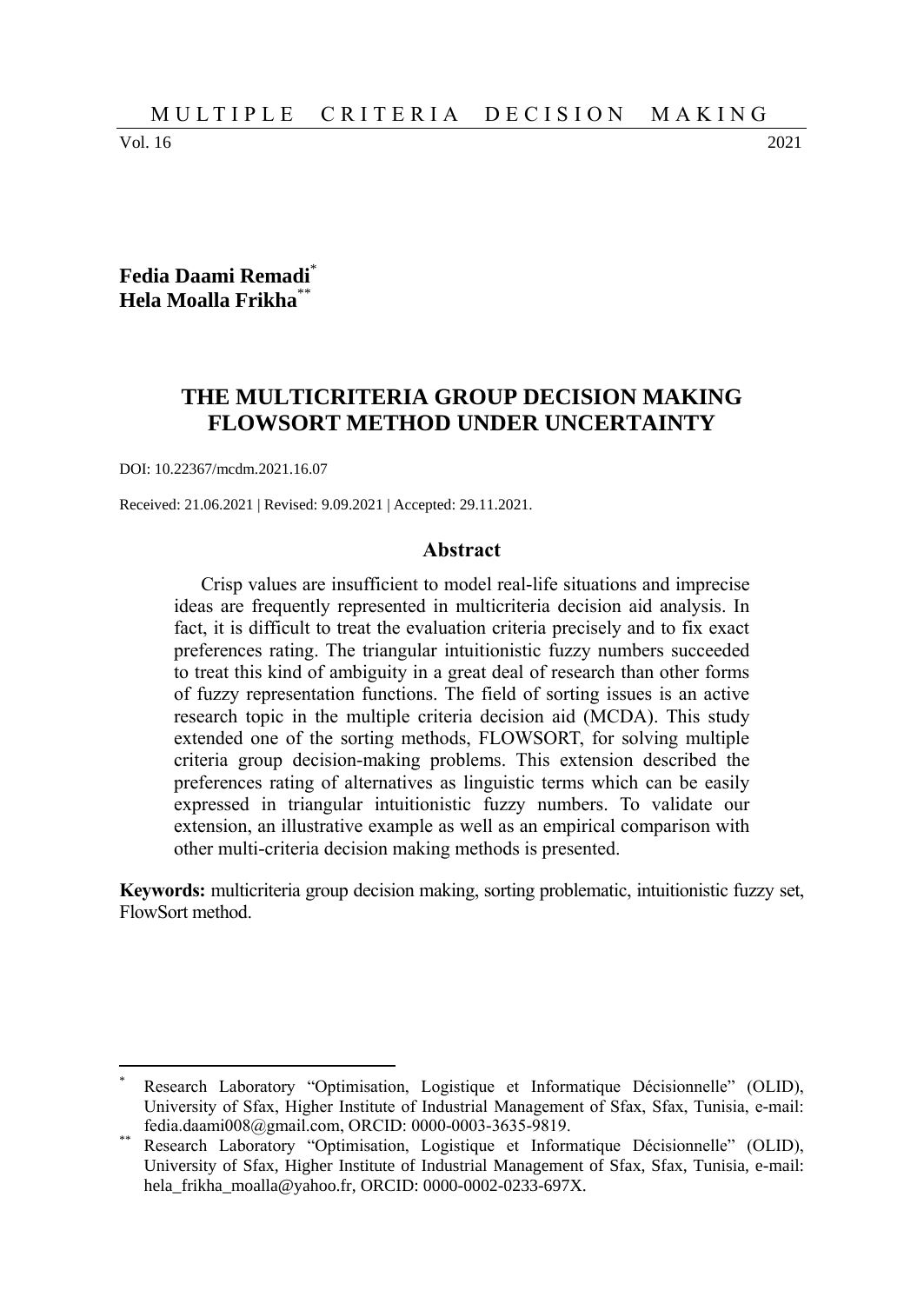# **1 Introduction**

Multi-criteria decision making (MCDM) is considered an essential part of modern decision science and operational research. It is the process of finding the best compromise among the feasible alternatives. It provides a wide variety of methodologies and techniques that enable the systematic treatment of decision problems under multiple criteria. The MCDA methods can be applied to four different kinds of analyses that can be performed in order to provide significant support to decision-makers (Remadi and Frikha, 2019). These are: (1) the choice of the best alternative, (2) the ranking of the set of the alternatives from the best to the worst, (3) the description of the features of the alternatives and (4) the classification of the alternatives into predefined homogenous groups.

In this paper, we study the ordinal classification problem, also called the sorting problem. It consists in orienting a decision problem to an assignment of alternatives to one of the predefined, ordered and homogenous categories or classes. Each class is a set of alternatives with similar properties or even values for the same properties, when compared to the alternatives of from the other classes. Many methods have been proposed during the previous decades. Among these, we can mention the well-known sorting methods, the ELECTRE-TRI (Shen, Xu and Xu, 2016), the THESEUS (Fernandez and Navarro, 2011), etc. Relying on the PROMETHEE (Brans, Mareschal and Vincke, 1984) methodology, several authors proposed the PROMETHEE-TRI (Figueira, Smet and Brans, 2004), the PROMSORT (Araz and Ozkarahan, 2007) and the FlowSort (Nemery and Lamboray, 2007). In fact, the PROMETHEE is one of the best known MCDM methods, since it is easy to use, simple to process and uses fewer parameters than the other MCDM methods such as ELECTRE (Govindan and Jepsen, 2016). Figueira, Smet and Brans (2004) were pioneers in the PROMETHEE-TRI method, extending it to the sorting context, but it used incompletely ordered categories. In 2007, Araz and Ozkarahan (2007) proposed the PROMSORT method which used completely ordered categories, but the assignment of the alternatives was not independent.

Developed by Nemery and Lamboray in 2007, FlowSort (Nemery and Lamboray, 2007) was proposed for assigning actions to completely ordered categories defined by limiting profiles or central profiles. It solves the drawbacks of PROMETHEE-TRI (Figueira, Smet and Brans, 2004) and PROMSORT (Araz and Ozkarahan, 2007) and treats the problematic sorting issue for independent assignments and completely ordered categories. The evaluation of alternatives and preference parameters of FlowSort are defined as crisp values. But, in a real-world situation, decisional problems are multidimensional and ambiguous in nature.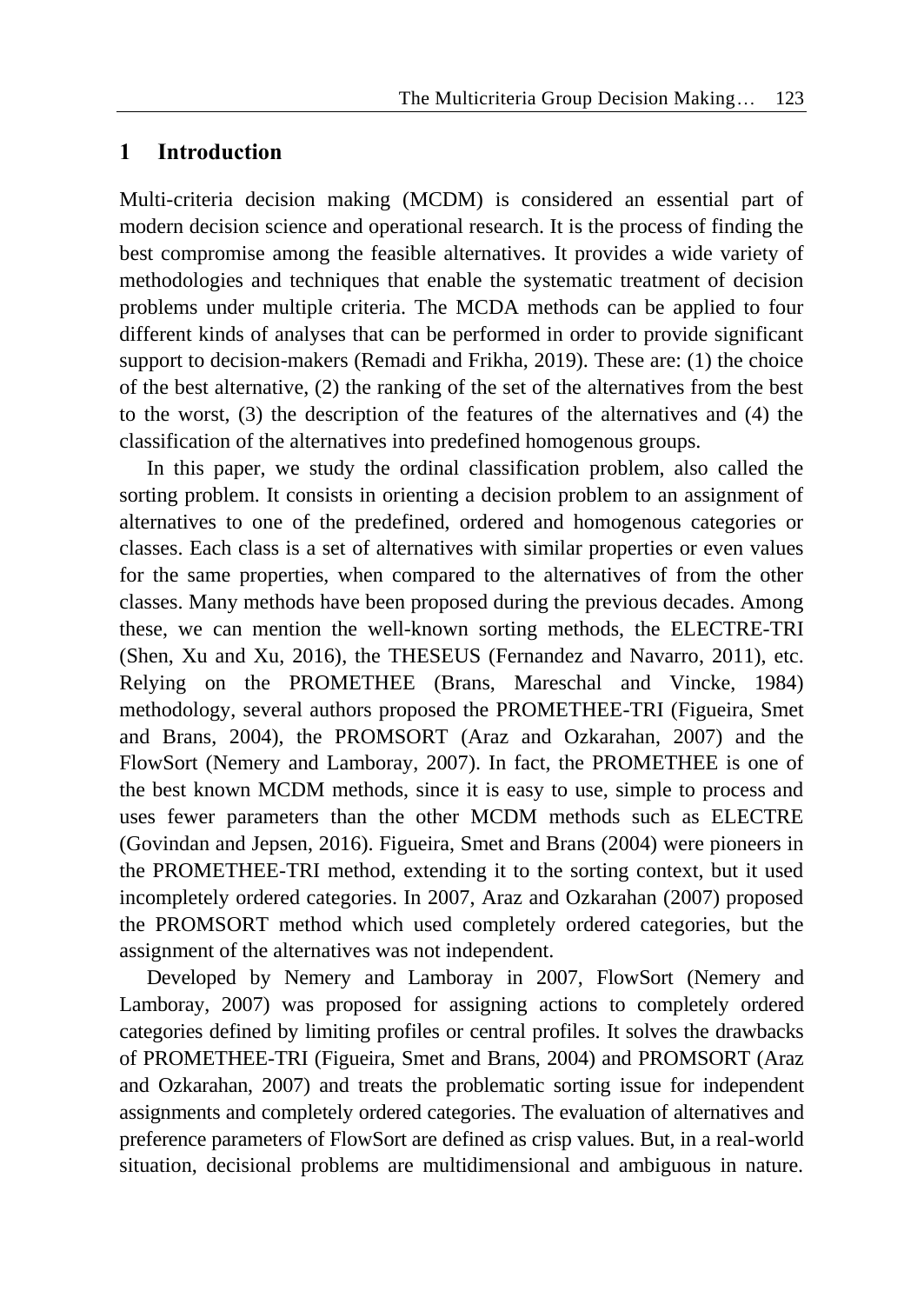So, it is difficult to express the evaluation criteria precisely. Many extensions of FlowSort have been developed to solve these problems. Indeed, Janssen and Nemery (2012) proposed an extension of FlowSort to the case of input data imprecision. Moreover, Campos, Mareschal and Almeida (2015) extended FlowSort to introduce a fuzzy sorting method called Fuzzy FlowSort (F-FlowSort). For a simplified FlowSort version, Assche and De Smet (2016) found the parameters of a sorting model using classification examples in the context of traditional sorting and interval sorting. Moreover, Pelissari et al. (2019) suggested a new multicriteria method, SMAA-Fuzzy-FlowSort, for sorting problems under uncertainty through applying the Stochastic Acceptability Analysis to Fuzzy FlowSort.

As stated above, the fuzzy set (FS) theory (Zadeh, 1965) has been successfully applied in a good number of studies. However, this theory is not flawless as it uses only the membership degree of an element to a fuzzy set which is between zero and one. Actually, it is necessary to define the non--membership degree of an element to a fuzzy set, because it is not necessarily equal to 1 minus the degree of membership. To overcome this limitation, the intuitionistic fuzzy set theory concept seems more suitable to deal with uncertainty than other generalized fuzzy sets forms (Zhang, Jin and Liu, 2013). Furthermore, compared to the traditional fuzzy sets, the IFS can describe the fuzzy nature of the real world more comprehensively (Wang, Han and Zhang, 2012). In fact, it provides more flexibility to treat real-life problems under an uncertain environment, because when the area of applications changes, the intuitionistic fuzzy sets are easy to modify (Zhang, Jin and Liu, 2013).

Due to the complexity of the socio-economic environment, single decision- -makers are unable to express their opinions or preferences on multiple criteria. In fact, multiple criteria group decision making (MCGDM) problems constitute an important research area that has drawn the attention of many researchers. In addition, the intuitionistic fuzzy set theory was applied to solve real-life complex Multicriteria Group Decision Making problems. Park, Cho and Kwun (2011), for instance, extended the group decision-making VIKOR method to an interval-valued intuitionistic fuzzy environment, in which the information about attribute weights was partially known. In addition, Chen (2015) developed an extended TOPSIS (Chen and Hwang, 1992) method which included the comparison approach to address multiple criteria group decision-making medical problems in the interval- -valued intuitionistic fuzzy set framework. In the context of sorting problem, Shen, Xu and Xu (2016) provided a new outranking sorting method for solving Multi- -Criteria Group Decision Making (MCGDM) problems using Intuitionistic Fuzzy Sets (IFS). Furthermore, Lolli et al. (2015) introduced a group decision support system, named FlowSort-GDSS, for sorting failure modes into priority classes.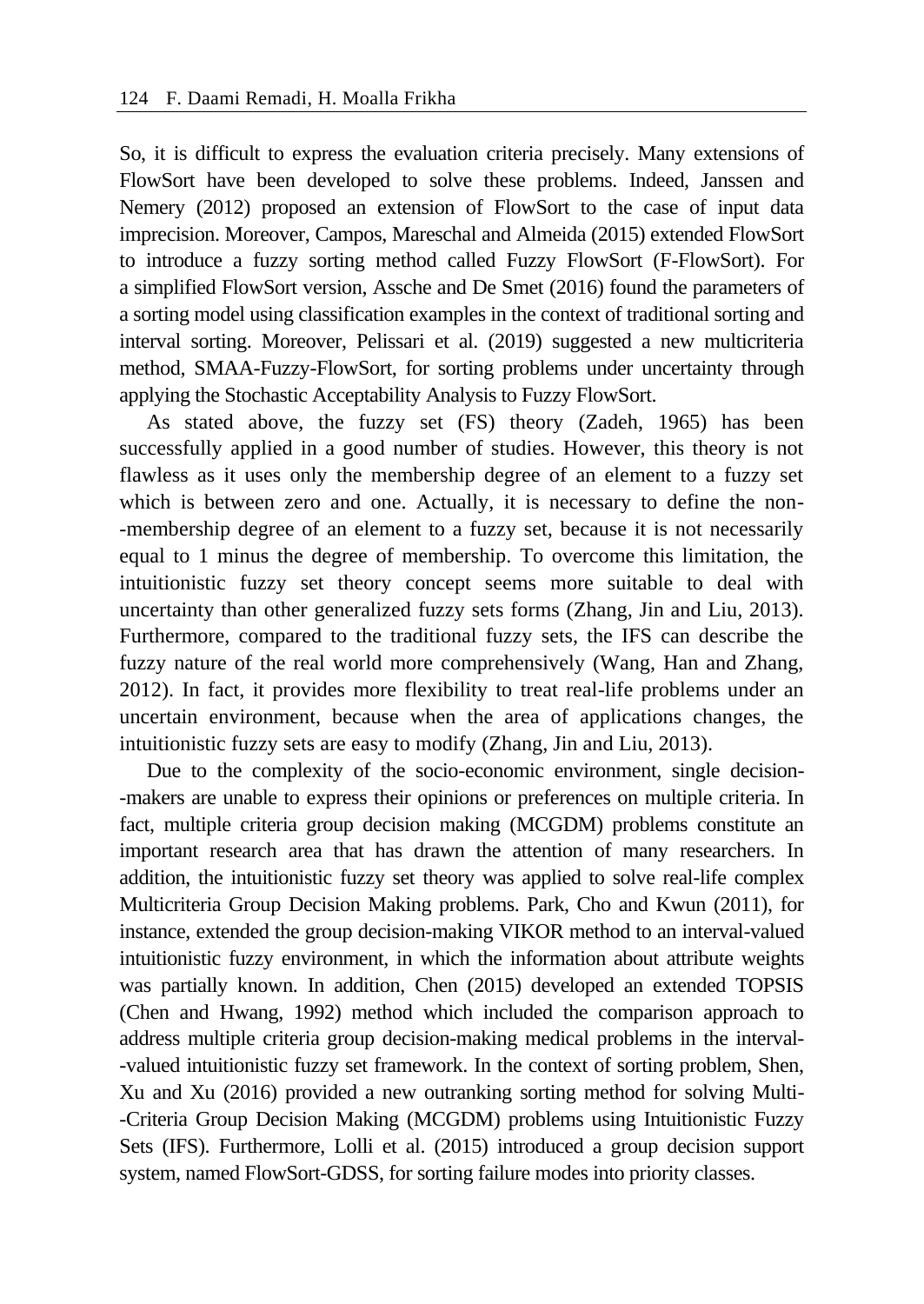Thus, the first aim of our research, which is also at the heart of its originality, was to develop an extension of the FlowSort method to deal with the imprecision issue, using the IFS theory to solve MCGDM problems. It consists in aggregating the individual sorting results in a collective one and calculating the personal and the group satisfaction degrees. Shen, Xu and Xu (2016) defined the personal satisfaction degree as the mean average of the comparison of the group sorting results and the individual sorting results and the group satisfaction degree as the weighted average of the personal satisfaction degrees. If satisfaction is low, it will be necessary to recollect the input data.

In addition, human judgments including preferences are difficult to define as numerical values. Also, the linguistic terms can simplify the process of an alternative rating by decision makers (DMs). Several operations on fuzzy numbers have been used to convert linguistic terms into IF numbers in the literature; the easiest to use are Triangular intuitionistic fuzzy numbers (Gautam, Singh and Singh, 2016). And here comes our second main original contribution, which lies in our choice to describe our decisional matrix through linguistic terms which are then, converted into triangular intuitionistic fuzzy values.

The remaining of this paper is organized as follows: in the second section, we present the FlowSort method using crisp evaluations. We introduce the IFS theory notations and definitions in the third section. The fourth section is devoted to develop developing an extension of the FlowSort method based on the IFS theory to solve the Multicriteria group decision making problem. Section five includes a numerical example and a comparison of the achieved results with those of other MCDA methods. The final section provides conclusions and suggests further research issues.

## **2 The FlowSort method**

The FlowSort method is an ordinal classification method based on the ranking methodology of the PROMETHEE method. We first summarized the PROMETHEE algorithm which is based on the principle of pairwise comparisons of the alternatives. It aggregates the preference information of a DM through valued preference relations (Brans, Mareschal and Vincke 1984; Brans and Mareschal, 2005). Let  $A = \{a_1, a_2, \ldots, a_n\}$  be a set of alternatives and  $G = \{g_1, g_2, \dots, g_m\}$  be a set of criteria. A  $w_k$  weight,  $k = 1, \dots, m$ , for each criterion should be well-known by the DM.

The preference function  $P^{k}(a_{i}, a_{j})$  represents the preference intensity of  $a_{i}$ over  $a_i$  according to criterion  $g_k$ , for  $i = 1, \ldots, n, j = 1, \ldots, n$  and  $k = 1, \ldots, m$ :  $P^K(a_i, a_j) = P[d^K(a_i, a_j)]$ , where  $d^K(a_i, a_j) = g_k(a_i) - g_k(a_j)$  for a criterion to maximize and  $d^{K}(a_{i}, a_{j}) = g_{k}(a_{j}) - g_{k}(a_{i})$  for a criterion to minimize.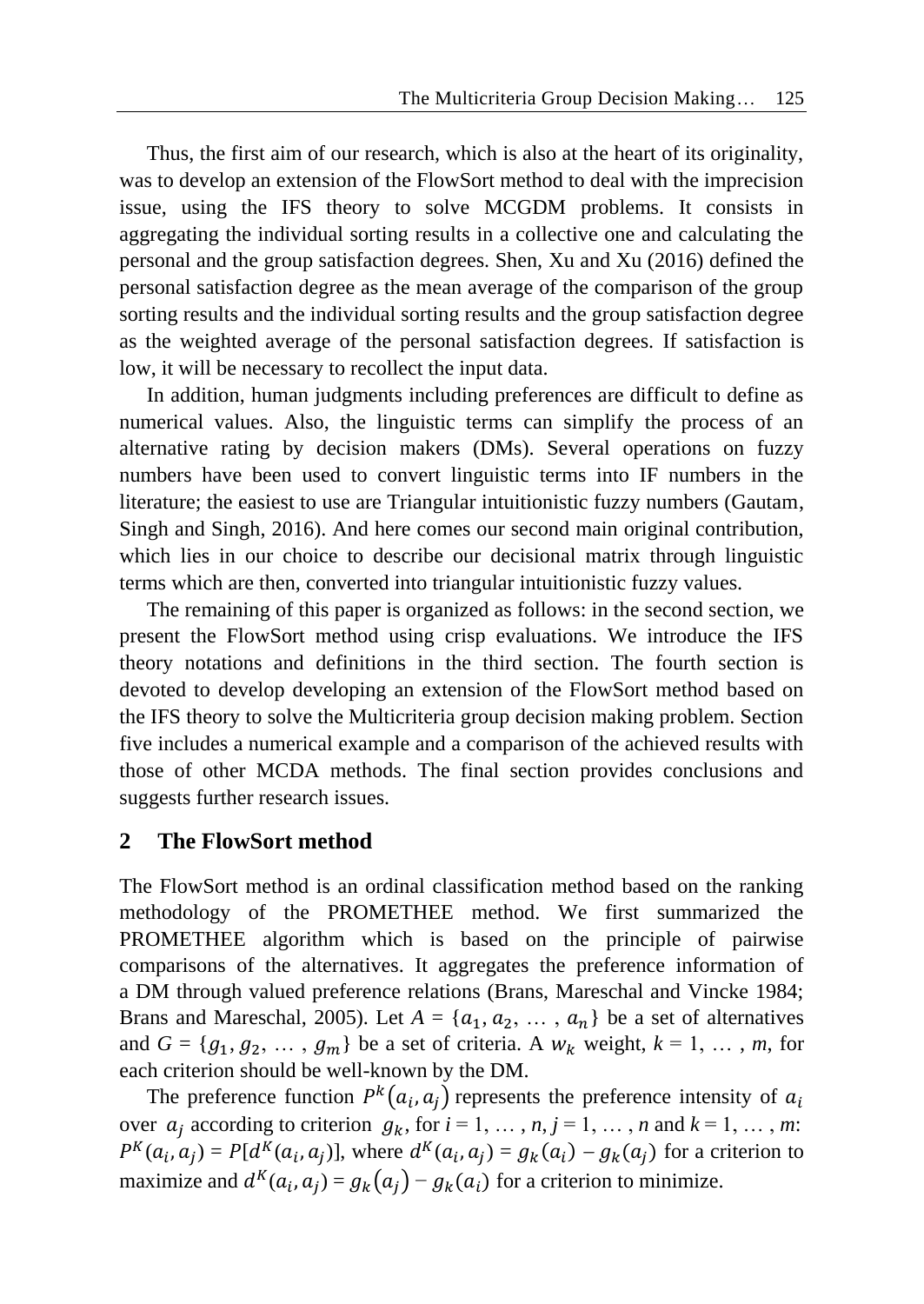Six different types of preference functions were defined by Brans and Mareschal (2005).

Therefore, we need to calculate the outgoing flow  $\phi_i^+(a_i) = \frac{1}{N-1}$  $\frac{1}{N-1} \sum_{x \in A} (a_i, x)$  and the incoming flow  $\phi_i^-(a_i) = \frac{1}{N-1}$  $\frac{1}{N-1}\sum_{x\in A}(x,a_i),$ for each alternative  $a_i$ . Three relations can be defined as follows:

• The preference (P):

If  $\phi_i^+(a_i) > \phi_i^+(a_j)$  and  $\phi_i^-(a_i) \leq \phi_i^-(a_j)$ ; or  $\phi_i^+(a_i) = \phi_i^+(a_j)$ and  $\phi_i^-(a_i) < \phi_i^-(a_j)$  or  $\phi_i^+(a_i) > \phi_i^+(a_j)$  and  $\phi_i^-(a_i) = \phi_i^-(a_j)$ ;  $a_i$ P  $a_j$ ,

• The indifference (IND):

If 
$$
\phi_i^+(a_i) = \phi_i^+(a_j)
$$
 and  $\phi_i^-(a_i) = \phi_i^-(a_j)$ ;  $a_i \text{IND } a_j$ ,

• The incomparability (INC):

If 
$$
\phi_i^+(a_i) > \phi_i^+(a_j)
$$
 and  $\phi_i^-(a_i) < \phi_i^-(a_j)$ ; or  $\phi_i^+(a_i) > \phi_i^+(a_j)$   
and  $\phi_i^-(a_i) < \phi_i^-(a_j)$ ;  $a_i \text{INC}a_j$ .

PROMETHEE II proposed the net flow  $\phi = \phi_i^+(a_i) - \phi_i^-(a_i)$  to overcome the incomparability of alternatives. Two rules can be defined as follows:

- the preference (P):  $a_i P a_j$  iff  $\phi (a_i) > \phi (a_j)$ ;
- the indifference (IND):  $a_i$  IND  $a_j$  iff  $\phi$  ( $a_i$ ) =  $\phi$  ( $a_j$ ).

The FlowSort was proposed to assign a set of *n* alternatives *A* to *k* ordered categories  $C_1, C_2, \ldots, C_k$  evaluated according to *m* criteria *G*. Each category is defined by a set of limiting profiles  $R = \{r_1, r_2, \dots, r_{k+1}\}\$  or by a set of *k* central profiles (centroids) for *k* ordered categories  $\tilde{R} = {\tilde{r}_1, \tilde{r}_2, ..., \tilde{r}_k}$  defined by the DM. So, to avoid conflicts, we note that each category can be defined by a set of reference profiles  $R^* = \{r_1^*, r_2^*, \ldots\}$  founded by Nemery and Lamboray (2007). For each alternative  $a_i$  for all  $i \in \{1, 2, ..., n\}$ , let us define a set  $R_i^* = R^* \cup \{a_i\}$ , where  $a_i$  is the action to be assigned.

The assignment of alternatives is deduced from their relative position with respect to the reference profiles, in terms of positive, negative and net flows. It depends on the simultaneous comparison of the alternative with all the reference profiles (Nemery and Lamboray, 2007). The positive, negative and net flows are computed as follows by using equation (1):

$$
\phi_{R_i^*}^+(x) = \frac{1}{|R_i^*| - 1} \sum_{y \in R_i^*} \pi(x, y), \tag{1}
$$

$$
\phi_{R_t^*}^-(x) = \frac{1}{|R_t^*| - 1} \sum_{y \in R_t^*} \pi(y, x), \tag{2}
$$

$$
\phi_{R_t^*}(x) = \phi_{R_t^*}^+(x) - \phi_{R_t^*}^-(x),\tag{3}
$$

where  $|R_i^*|$  is the number of elements in the set  $R_i^*$ .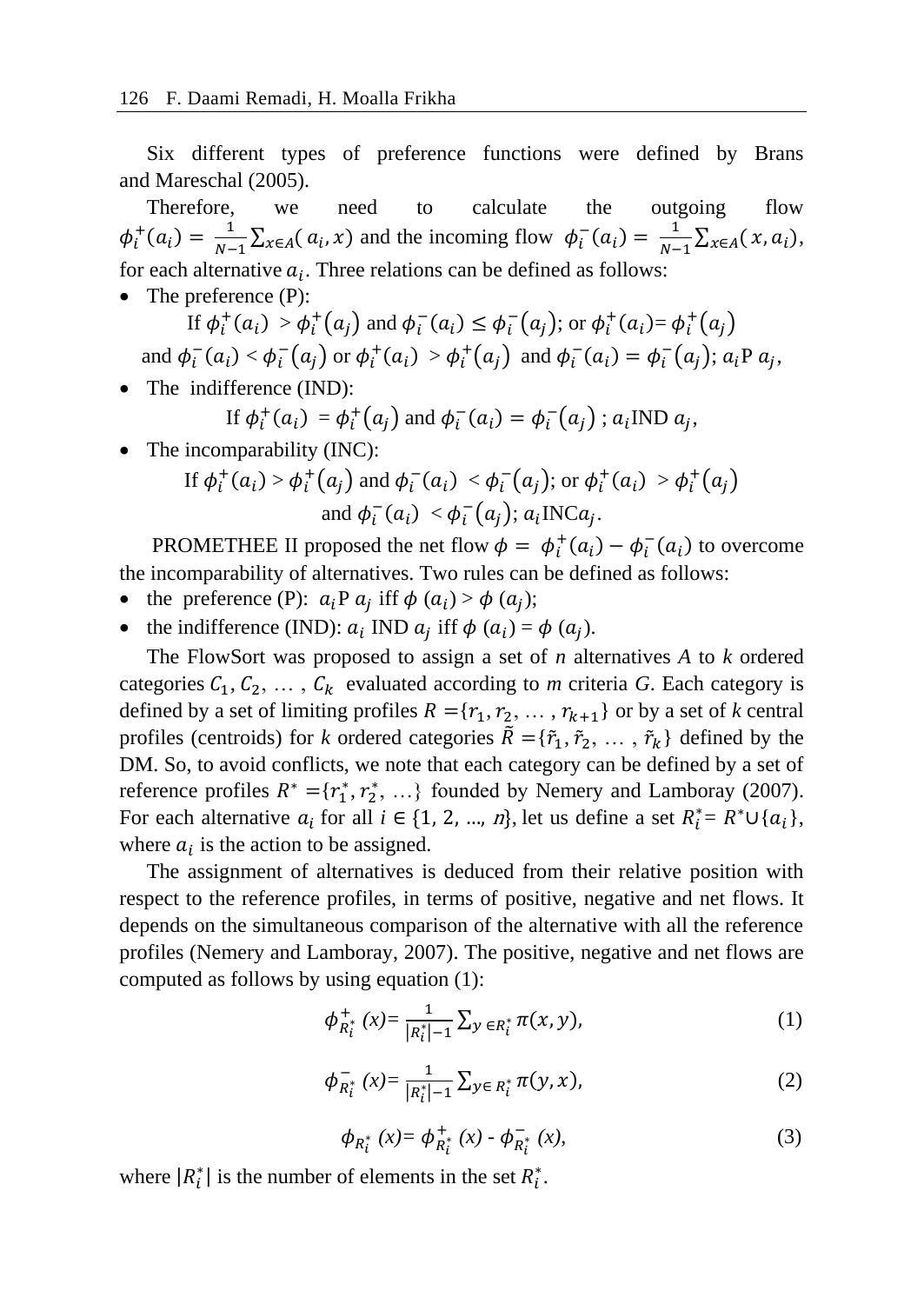Three different assignment rules based on the positive, negative and the net flows are defined as follows:

$$
C_{\phi^+}(a_i) = C_K \text{ if } \phi_{R_i^*}^+(r_k) > \phi_{R_i^*}^+(a_i) \ge \phi_{R_i^*}^+(r_{k+1}), \tag{4}
$$

$$
C_{\phi^{-}}(a_i) = C_{k} \text{ if } \phi_{R_i^*}^{-}(r_k) \le \phi_{R_i^*}^{-}(a_i) < \phi_{R_i^*}^{-}(r_{k+1}), \tag{5}
$$

$$
C_{\phi}(a_i) = C_K \text{ if } \phi_{R_i^*}(r_k) > \phi_{R_i^*}(a_i) \ge \phi_{R_i^*}(r_{k+1}). \tag{6}
$$

#### **3 Intuitionistic fuzzy set theory**

To deal with uncertainty and vagueness, fuzzy set theory (Zadeh, 1965) was used as an efficient tool, and has had a great success in innumerable fields. Let X denotes a universe of discourse. A fuzzy set A in X is defined as a set of ordered pairs:

$$
A = \{ \langle x, \mu_A(x) \rangle / x \in X \}, \mu_A(x) \in [0, 1] \text{ is the degree of belongingness of } x \text{ in } A. \tag{7}
$$

The intuitionistic fuzzy set theory (Atanassov, 1986) is a generalization of the fuzzy set theory (Zadeh, 1965). It solves the problem that a non-membership degree is not always equal to  $1 - \mu_A(x)$  in real life. The IFS theory is characterized by assigning a membership degree and a non-membership degree to each element. Let a set *X* be fixed, an intuitionistic fuzzy set (IFS) *A* in *X* is defined as follows:

$$
A = \{ \langle x, \mu_A(x), \nu_A(x) \rangle \mid x \in X \}, \mu_A(x), \nu_A(x) \in [0, 1], \tag{8}
$$

where  $\mu_A(x)$  and  $\nu_A(x)$  are defined, respectively, as the degree of membership and the degree of non-membership of the element  $x \in X$ ,  $0 \leq \mu_A(x) + \nu_A(x) \leq 1$ . The fuzzy set (Zadeh, 1965) is defined by  $A = \{ \langle x, \mu_A(x) \rangle | x \in X \}$  and can be defined as an IFS by  $A = \{ \langle x, \mu_A(x), 1 - \mu_A(x) \rangle | x \in X \}$ . For each IFS A in X, the degree of hesitancy of *x* to *A* is  $\theta_A(x) = 1 - \mu_A(x) - \nu_A(x)$ . If  $\theta_A(x) = 0$ , then *A* is reduced to a fuzzy set.

The IFS is able to describe the data which may involve uncertain information. An ill-known quantity may therefore be expressed with an intuitionistic fuzzy number (IFN). Several functions such as trapezoidal (Banerjee, 2012) triangular (Li, Nan and Zhang, 2012), interval number (Sengupta and Pal, 2009), among others, can be used to explain the intuitionistic fuzzy numbers. The simplest one is to present the membership and the non-membership functions by the triangular fuzzy numbers (TIFNs).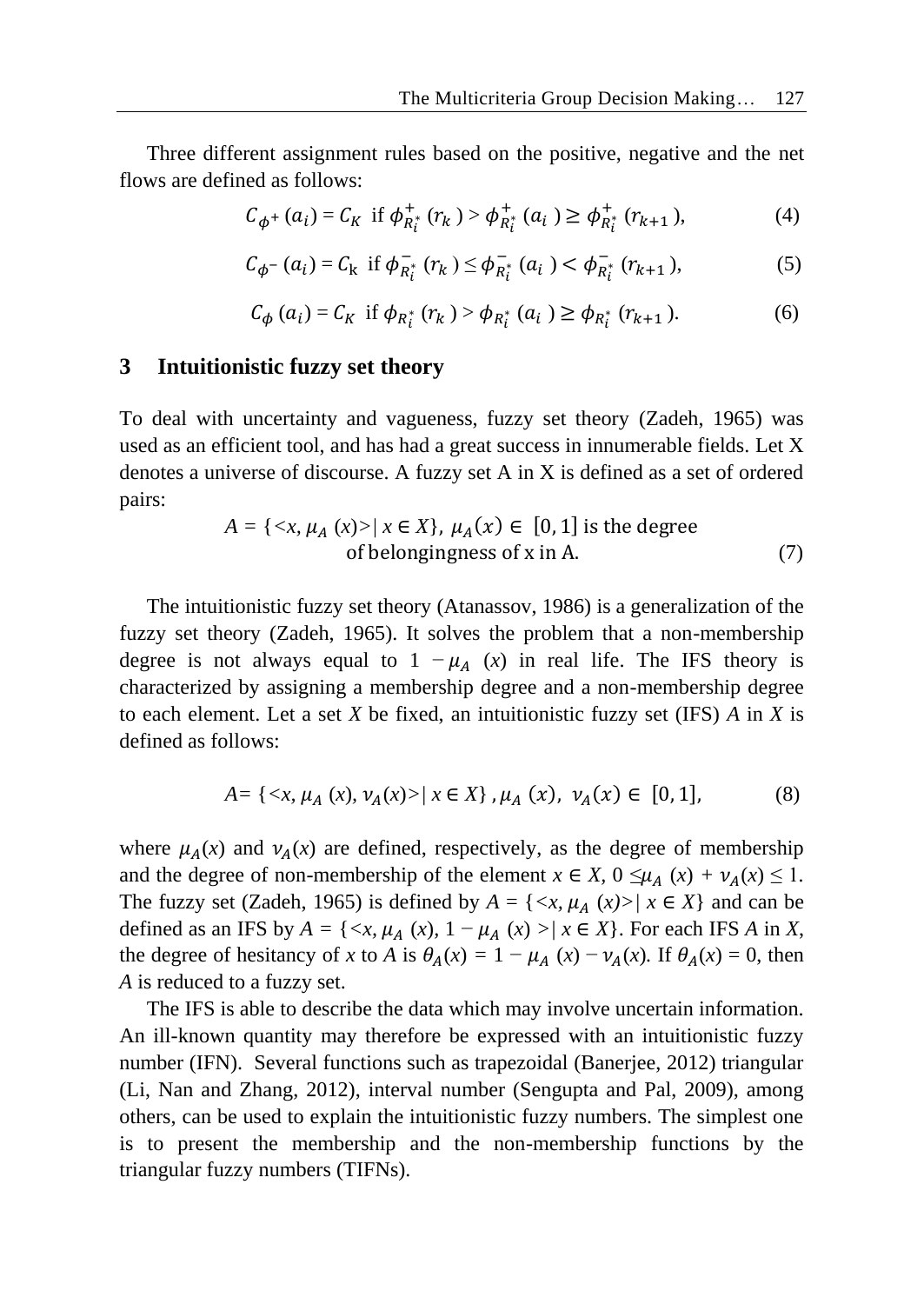The TIFN (Li, Nan and Zhang, 2012) is represented by the two sets of triplets  $A_{(TIFN)} = \{(a_1, a_2, a_3); (a'_1, a_2, a'_3)\}$ , where  $a_2$  is the mean value of the intuitionistic fuzzy numbers  $\mu_A(x)$  and  $\nu_A(x)$ ,  $a_1$  and  $a_3$  are, respectively, the left and the right boundaries of  $\mu_A(x)$ ,  $\alpha'_1$  and  $\alpha'_3$  are, respectively, the left and the right boundaries of  $v_4$  (*x*), and  $a'_1 \le a_1 \le a_2 \le a_3 \le a'_3$ . The TIFN membership and non-membership are given as follows:

$$
\mu_{A_{(TIFN)}} (x) = \begin{cases} \frac{x - a_1}{a_2 - a_1}, \text{for } a_1 \le x \le a_2\\ \frac{a_3 - x}{a_3 - a_2}, \text{for } a_2 \le x \le a_3\\ 0 \text{ otherwise} \end{cases}
$$
(9)

$$
\nu_{A_{(TIFN)}} (x) = \begin{cases} \frac{a_{2-x}}{a_{2}-a'_{1}}, \text{for } a'_{1} \le x \le a_{2} \\ \frac{x-a_{2}}{a'_{3}-a_{2}}, \text{for } a_{2} \le x \le a'_{3} \\ 1 \text{ otherwise} \end{cases}
$$
(10)

In many real-life situations, the information cannot be evaluated exactly in numerical values but rather in linguistic variables. The linguistic terms are words and sentences of a natural language. The Linguistic Intuitionistic Fuzzy Number (LIFN) is a special intuitionistic fuzzy number which can describe the vagueness existing in real-life decision-making more easily (Liu and Qin, 2017). The linguistic variables have some special transformations forms to IFNs. These may include the trapezoidal, triangular, and rectangular forms. The most popular kind of IFNs are triangular numbers. We opted for the Gautam, Singh and Singh (2016) transformations because of their simplicity and ease of operation. They express the linguistic variables as positive TIFNs as shown in Tables 1 and 2.

| Very Poor (VP)   | <0, 0, 1; 0, 0, 2>                     |
|------------------|----------------------------------------|
| Poor $(P)$       | <0, 1, 3; 0, 1, 4>                     |
| Medium Poor (MP) | <1, 3, 5; 0.5, 3, 5.5>                 |
| Fair $(F)$       | 3, 5, 7, 2, 5, 8                       |
| Medium Good (MG) | $\langle 5, 7, 9; 4.5, 7, 9.5 \rangle$ |
| Good(G)          | $\langle 7, 9, 10; 6, 9, 10 \rangle$   |
| Very Good (VG)   | $\langle 9, 10, 10; 8, 10, 10 \rangle$ |

Source: Gautam, Singh and Singh (2016).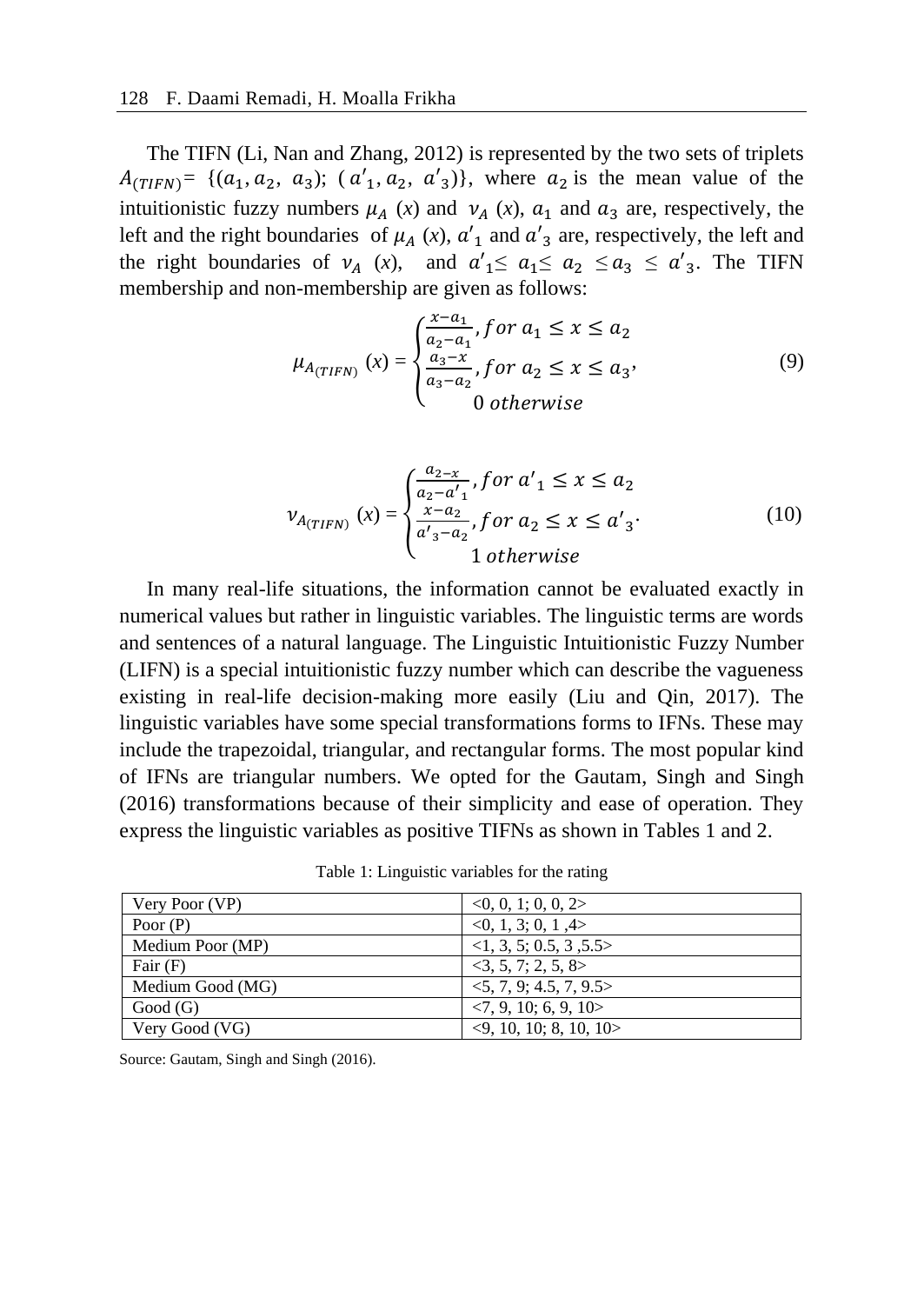| Very Low (VL)    | <0, 0, 0.1; 0, 0, 0.2>                     |
|------------------|--------------------------------------------|
| Low (L)          | $<0$ , 0.1, 0.3; 0, 0.1, 0.4 $>$           |
| Medium Low (ML)  | <0.1, 0.3, 0.5, 0.05, 0.3, 0.5, 0.5>       |
| Medium $(M)$     | $<$ 0.3, 0.5, 0.7; 0.2, 0.5, 0.8 $>$       |
| Medium High (MH) | $<0.5$ , 0.7, 0.9; 0.45, 0.7, 0.95>        |
| High(H)          | $\langle 0.7, 0.9, 1; 0.6, 0.9, 1 \rangle$ |
| Very High (VH)   | <0.9, 1, 1; 0.8, 1, 1>                     |

Table 2: Linguistic variables for the weight importance of each criterion

Source: Gautam, Singh and Singh (2016).

Let us consider  $A_{(TIFN)} = \{(a_1, a_2, a_3); (a'_1, a_2, a'_3)\}$  and  $B_{(TIFN)} = \{(b_1, b_2, b_3);$  $(b'_1, b_2, b'_3)$ . The operations on triangular intuitionistic fuzzy numbers are the following:

 $A_{(TIFN)} + B_{(TIFN)} = \{(a_1 + b_1, a_2 + b_2, a_3 + b_3); (a'_1 + b'_1, a_2 + b_2, a'_3 + b'_3)\},$  (11)  $A_{(TIFN)} - B_{(TIFN)} = \{(a_1 - b_3, a_2 - b_2, a_3 - b_1); (a'_1 - b'_3, a_2 - b_2, a'_3 - b'_1)\}, (12)$  $A_{(TIFN)} * B_{(TIFN)} = \{(a_1 * b_1, a_2 * b_2, a_3 * b_3); (a'_1 * b'_1, a_2 * b_2, a'_3 * b'_3)\}.$  (13) Let *k* be a scalar number:

If  $k > 0$  then  $k^* A_{(TIFN)} = \{(k * a_1, k * a_2, k * a_3); (k * a'_1, k * a_2, k * a'_3)\},$  (14) If  $k < 0$  then  $k^* A_{(TIFN)} = \{(k * a_3, k * a_2, k * a_1); (k * a'_3, k * a_2, k * a'_1)\}.$  (15)

Gani and Abbas (2014) defined the defuzzification of a triangular intuitionistic number to ordinal number as follows:

$$
A = \frac{(a_1 + 2a_2 + a_3) + (a'_1 + 2a_2 + a'_3)}{8} \,. \tag{16}
$$

#### **4 IFS-FlowSort for multicriteria group decision making**

Our research aim is to develop an IFS FlowSort method where an ill-known quantity is expressed with an intuitionistic fuzzy number. Our proposed extension adopts linguistic values as input data to simplify the collection of data. Next, we have to transform the linguistic preference rating and the linguistic weights to triangular intuitionistic fuzzy numbers (TIFNs). In addition, our extension solves the multicriteria group decision making problems (MCGDM). It consists in aggregating the individual sorting results in a collective one and calculating the personal and the group satisfaction degrees. If there is a low satisfaction, it will be necessary to recollect the input data.

As presented in Figure 1, IFS-FlowSort for an MCGDM algorithm can be divided into four phases: (*i*) the construction of the linguistic evaluation matrix, (*ii*) the implementation of IFS-FlowSort (Remadi and Frikha, 2019) of each individual decision maker separately, (*iii*) the aggregation of the individual sorting results in a collective one, (*iv*) the satisfaction evaluation.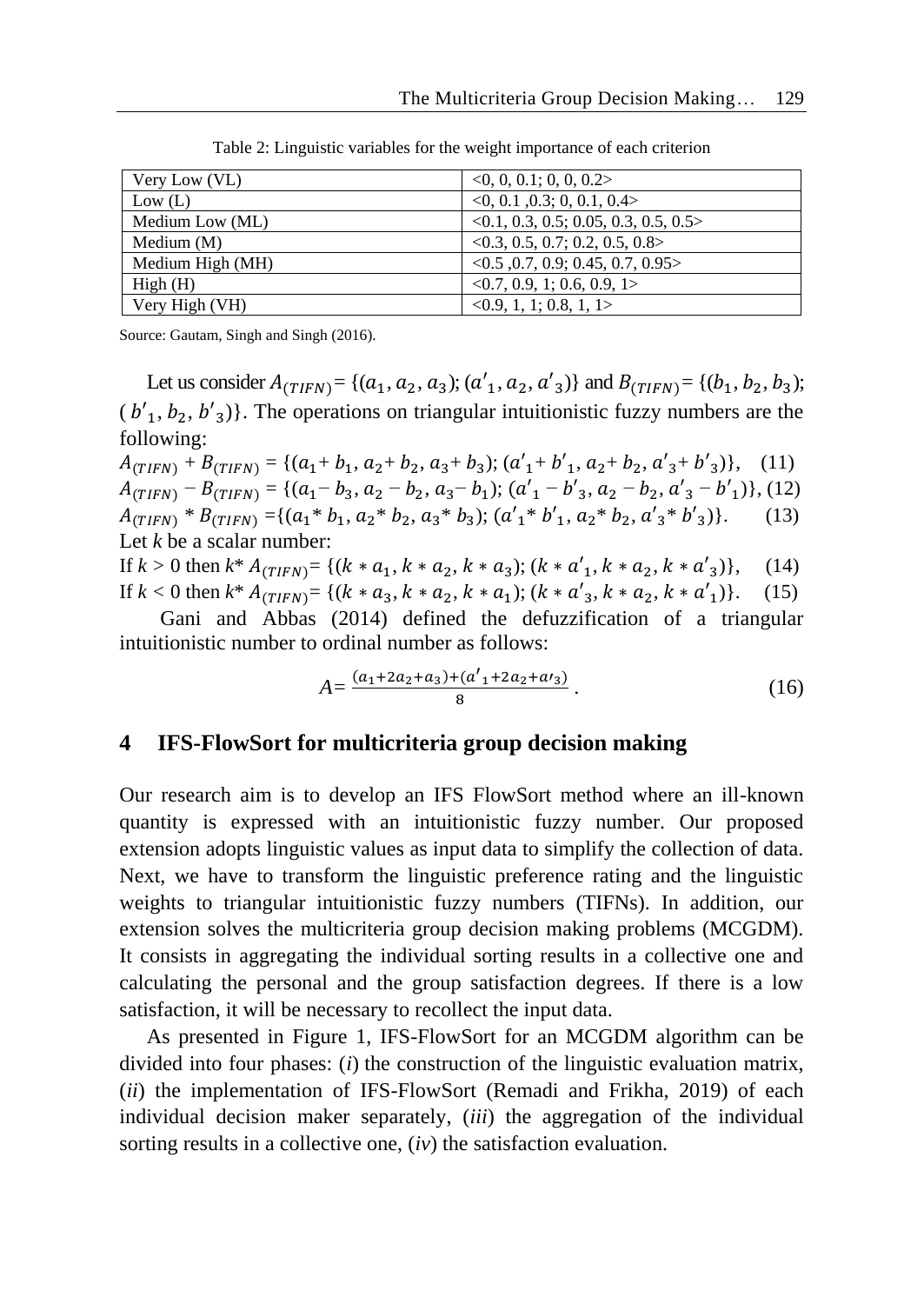

Figure 1: The procedure of the IFS-FlowSort method for an MCGDM problem

According to the definitions in Sections 2 and 3, and as presented in Figure 1, the implementation of the IFS-FlowSort method for MCGDM is as follows:

In the first phase, we have to create a linguistic evaluation matrix. To solve the sorting of the MCGDM problem, it is necessary to describe:

 $A = \{a_1, a_2, \dots, a_n\}$  a set of *n* alternatives.

 $G = \{g_1, g_2, \dots, g_m\}$  a set of *m* criteria evaluated by  $W_a = \{w_{a1}, w_{a2}, \dots, w_{am}\}$ criteria weights.

 $C = \{c_1, c_2, \ldots, c_t\}$  a set of t classes.

 $D = \{d_1, d_2, ..., d_\nu\}$  a set of *y* decision makers (DM) evaluated by  $\lambda = \{\lambda_1, \lambda_2,$  $\ldots$ ,  $\lambda_{\nu}$  DM weights. The DM weights are assumed to be crisp numbers.

 $X_{(l)} = (x_{ij(l)})_{n \times m}$  is the linguistic performance rating for the alternative  $a_i$  (*i* = 1, 2,  $\ldots$ , *n*) on criterion  $c_j$  ( $j = 1, 2, \ldots, m$ ) according to the DM  $d_l$  ( $l = 1, 2, \ldots, y$ ).

The parameter values such as the criteria weights, the DM weights and the preference and the indifference degrees are assumed to be unique for all the DMs.

Then, the DMs are also invited to determine the set of ordered categories  $C_1 \triangleright C_2 \triangleright ... \triangleright C_t$ , where  $C_h \triangleright C_l$  for  $h < l$ , denote that the category  $C_h$  is preferred to the category  $C_l$ . Each category is defined by one central profile or two reference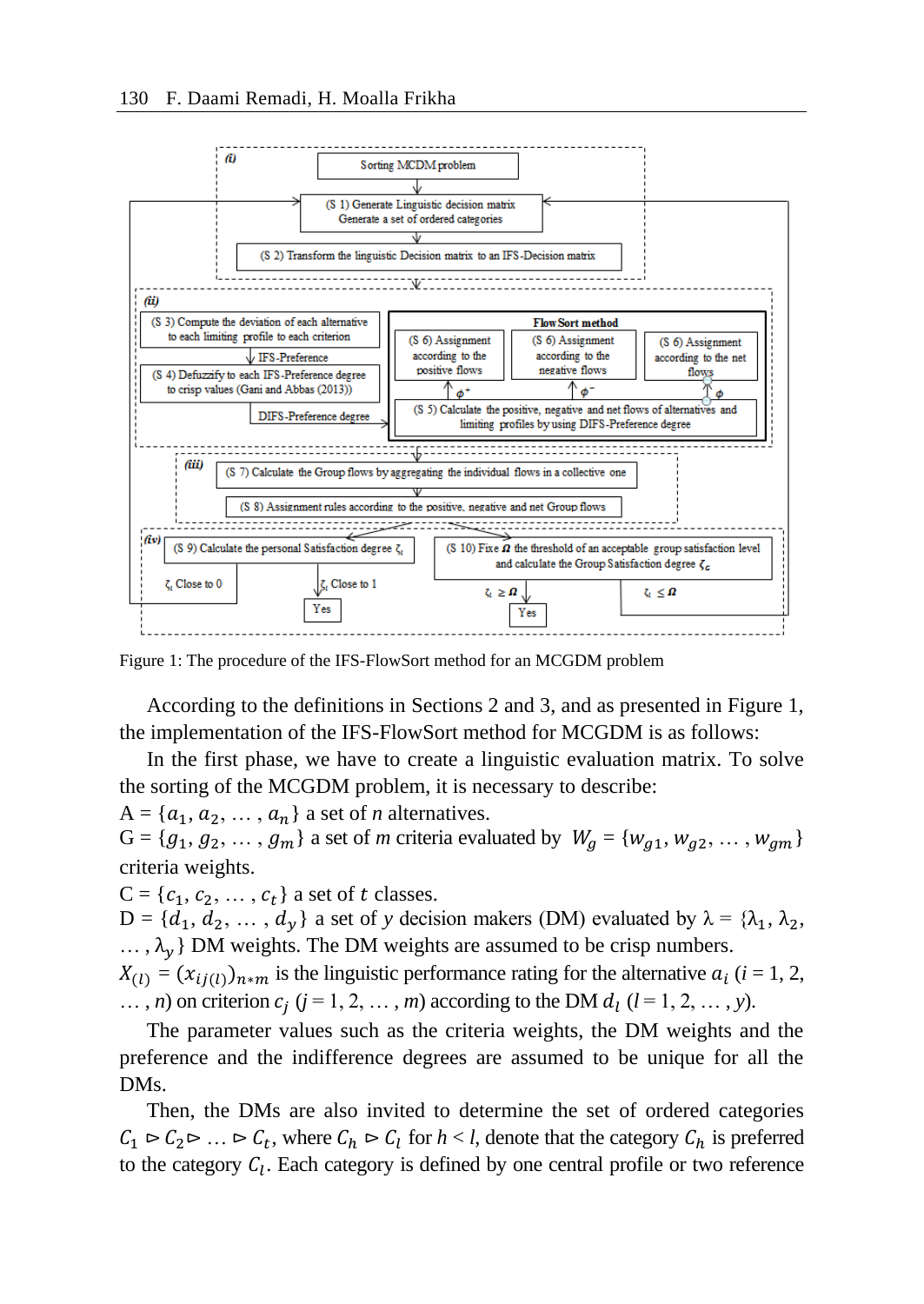profiles. Let  $R = \{r_1, r_2, \dots, r_{t+1}\}\$  be the set of limiting profiles, where  $r_h$  and  $r_{h+1}$ are the upper and the lower bounds of  $C_h$ , respectively. There are t central profiles (centroids) for t ordered categories  $\tilde{R} = \{\tilde{r}_1, \tilde{r}_2, \dots, \tilde{r}_t\}$  defined by the DM. When there is no distinction between the set of limiting profiles and the set of centroids, there are exist the reference profiles  $R^* = \{r_1^*, r_2^*, \dots\}$ . Let us define the set  $R_i^* =$  $= R^* \cup \{a_i\}$  where  $a_i$  is the action to be assigned (Step 1).

The second phase is to transform the linguistic performance ratings decisional matrix  $X_{(l)}$ , the linguistic criterion weights and the linguistic DM weights to triangular intuitionistic fuzzy numbers. Table 1 and Table 2 show the linguistic scales and the corresponding IFNs according to Gautam, Singh and Singh (2016):

$$
x_{ij(l)} = \{(x_{ij(l)}^1, x_{ij(l)}^2, x_{ij(l)}^3); (x_{ij(l)}'^1, x_{ij(l)}'^3, x_{ij(l)}'^3)\}, i = 1, 2, ..., n,
$$
  
\n
$$
j = 1, 2, ..., m, l = 1, 2, ..., y.
$$
 (17)  
\nwhere  $x_{ij(l)}^2$  is the mean value of the intuitionistic fuzzy numbers  $\mu(x_{ij(l)})$  and  $\nu$ 

 $(x_{ij(l)})$ ,  $a_1$  and  $a_3$  are, respectively, the left and the right boundaries of  $\mu(x_{ij(l)})$ ,  $a'_{1}$  and  $a'_{3}$  are, respectively, the left and the right boundary of  $v(x_{ij(l)})$ , and  $x_{ij(l)}^{11} \le x_{ij(l)}^1 \le x_{ij(l)}^2 \le x_{ij(l)}^{13} \le x_{ij(l)}^3$  (Step 2).

After that, we should construct and exploit the individual Intuitionistic Fuzzy FlowSort procedure:

The preference degrees  $\pi(A, B)$  of each alternative *A* over an alternative *B* are computed using the arithmetic operation on triangular intuitionistic fuzzy numbers for all the alternatives  $A$ ,  $B$  of  $R_i^*$  (Step 3).

$$
\pi(A, B) = \sum w_j * P_j(A, B),
$$
\n
$$
\pi(A, B) = \sum w_j * P_j(f_j(A) - f_j(B)),
$$
\nwhere  $f_j(A) = (a_1, a_2, a_3; a'_1, a_2, a'_3), f_j(B) = (b_1, b_2, b_3; b'_1, b_2, b'_3)$  and  
\n
$$
w_j = (w_1, w_2, w_3; w'_1, w_2, w'_3)
$$
 are triangular intuitionistic fuzzy numbers.  
\n
$$
\pi(A, B) = \sum w_j * P_j((a_1, a_2, a_3; a'_1, a_2, a'_3) - (b_1, b_2, b_3; b'_1, b_2, b'_3)),
$$
\n
$$
\pi(A, B) = \sum w_j * P_j(a_1 - b_3, a_2 - b_2, a_3 - b_1; a'_1 - b'_3, a_2 - b_2, a'_3 - b'_1),
$$
\n
$$
\pi(A, B) = \sum w_j * P_j(\alpha_1, \alpha_2, \alpha_3; \alpha'_1, \alpha_2, \alpha'_3),
$$
\nwhere  $\alpha_1 = a_1 - b_3, \alpha_2 = a_2 - b_2, \alpha_3 = a_3 - b_1, \alpha'_1 = a'_1 - b'_3, \alpha'_3 = a'_3 - b'_1.$   
\n
$$
\pi(A, B) = \sum w_j * (a_1^{p_j}, a_2^{p_j}, a_3^{p_j}; a'_1^{p_j}, a_2^{p_j}, a'_3^{p_j}),
$$
\n
$$
\pi(A, B) = \sum (w_{1j} a_1^{p_j}, w_{2j} a_2^{p_j}, w_{3j} a_3^{p_j}; w'_1 a_1^{p_j}, w_{2j} a_2^{p_j}, w'_3 a_3^{p_j}),
$$
\n
$$
\pi(A, B) = (\sum w_{1j} a_1^{p_j}, \sum w_{2j} a_2^{p_j}, \sum w_{3j} a_3^{p_j}; \sum w'_1 a_1^{p_j}, \sum w_{2j} a_2^{p_j}, \sum w'_3 a_3^{p_j}).
$$
\n(19)

Then, each preference degree (*A*, *B*) should be defuzzified to transform the intuitionistic fuzzy number into a real number. We suggest the use of Gani and Abbas (2014) operator given in (12), since it is easier to use and, therefore, the use of IFS-FlowSort will be simple (Step 4):

$$
\pi_d(A, B) = \frac{\left(\sum w_{1j}\alpha_1^{P_j} + 2 \cdot \sum w_{2j}\alpha_2^{P_j} + \sum w_{3j}\alpha_3^{P_j}\right) + \left(\sum w_{1j}\alpha_1^{P_j} + 2 \cdot \sum w_{2j}\alpha_2^{P_j} + \sum w_{3j}\alpha_3^{P_j}\right)}{8}.
$$
 (20)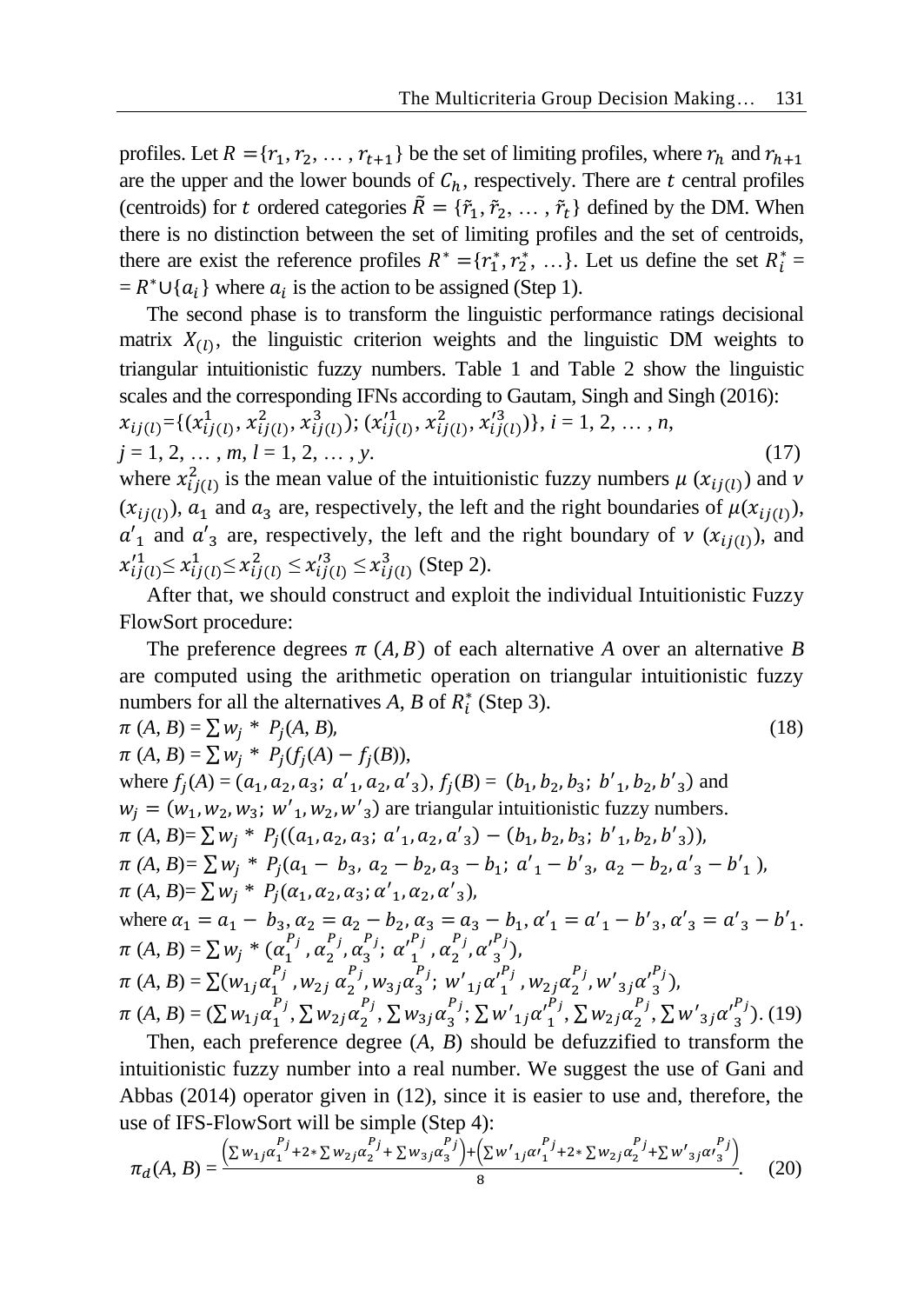The positive, negative and net flows of each alternative  $A$  of  $R_i^*$  are computed according to the defuzzified outranking degree (*A*, *B*) (Step 5):

$$
\phi_{R_i^*}^+(A) = \frac{1}{|R_i^*| - 1} \sum_{B \in R_i^*} \pi_d(A, B), \tag{21}
$$

$$
\phi_{R_i^*}^-(A) = \frac{1}{|R_i^*| - 1} \sum_{B \in R_i^*} \pi_d(B, A), \tag{22}
$$

$$
\phi_{R_t^*}(A) = \phi_{R_t^*}^+(A) - \phi_{R_t^*}^-(A). \tag{23}
$$

As in FlowSort, three different assignment rules based on the positive, negative and net flows are defined as follows (Step 6):

$$
C_{\phi^+}(a_i) = C_t \text{ if } \phi_{R_t^*}^+(r_t) > \phi_{R_t^*}^+(a_i) \ge \phi_{R_t^*}^+(r_{t+1}), \tag{24}
$$

$$
C_{\phi^{-}}(a_i) = C_t \text{ if } \phi_{R_t^*}^{-}(r_t) \le \phi_{R_t^*}^{-}(a_i) < \phi_{R_t^*}^{-}(r_{t+1}), \tag{25}
$$

$$
C_{\phi}(a_i) = C_t \text{ if } \phi_{R_t^*}(r_t) > \phi_{R_t^*}(a_i) \ge \phi_{R_t^*}(r_{t+1}).
$$
\n(26)

The third phase is the implementation of the group decision making IFS FlowSort procedure:

We calculate the positive, negative and net flows of the group of DMs by aggregating the individual flows in collective ones (Step 7):

$$
\phi_{R_i^*}^{+G} = \sum_{l=1}^{\mathcal{Y}} \lambda_l^* \phi_{R_i^*}^{+}(A),\tag{27}
$$

$$
\phi_{R_i^*}^{-G} = \sum_{l=1}^{\mathcal{Y}} \lambda_l^* \phi_{R_i^*}^{-}(A),\tag{28}
$$

$$
\phi_{R_t^*}^G = \sum_{l=1}^{\mathcal{Y}} \lambda_l^* \phi_{R_t^*}(A). \tag{29}
$$

Afterwards, we assign alternatives according to the group flows values (Step 8):  $C_{\phi^{+G}}(a_i) = C_t$  if  $\phi_{R_i^*}^+(r_t) > \phi_{R_i^*}^{+G}(a_i) \ge \phi_{R_i^*}^+(r_{t+1}),$  (30)

$$
C_{\phi^{-G}}(a_i) = C_t \text{ if } \phi_{R_i^*}^{-\epsilon}(r_t) \le \phi_{R_i^*}^{-\epsilon}(a_i) < \phi_{R_i^*}^{-\epsilon}(r_{t+1}), \tag{31}
$$

$$
C_{\phi^G}(a_i) = C_t \text{ if } \phi_{R_i^*}(r_t) > \phi_{R_i^*}^G(a_i) \ge \phi_{R_i^*}(r_{t+1}).
$$
\n(32)

In the last phase, we have to calculate the personal and the group satisfaction degrees.

The personal satisfaction degree is the mean average of the comparison of the group sorting results and the individual sorting results (Step 9):

$$
\zeta_l = \frac{\sum_{i=1}^n \Psi_l(A_i)}{n} \tag{33}
$$

where  $\Psi_l(A_i) = \begin{cases} 1 & \text{if } s_l(A_i) = S(A_i) \\ 0 & \text{otherwise} \end{cases}$  $\frac{1}{1}$   $\frac{1}{1}$   $\frac{1}{2}$   $\frac{1}{1}$   $\frac{1}{2}$   $\frac{1}{1}$   $\frac{1}{2}$   $\frac{1}{2}$   $\frac{1}{2}$   $\frac{1}{2}$   $\frac{1}{2}$   $\frac{1}{2}$   $\frac{1}{2}$   $\frac{1}{2}$   $\frac{1}{2}$   $\frac{1}{2}$   $\frac{1}{2}$   $\frac{1}{2}$   $\frac{1}{2}$   $\frac{1}{2}$   $\frac{1}{2}$   $\frac{1}{2}$ 

where  $s_l(A_i)$  is the alternative  $A_i$  sorting result of the  $l^{\text{th}}$  person,  $S(A_i)$  is its group sorting result. If  $\zeta_l$  is close to 1, it means that the personal satisfaction is high, while if  $\zeta_l$  is close to 0, there is a low personal satisfaction, and consequently it is necessary to recollect data.

The group satisfaction degree is the weighted average of the personal satisfaction degrees (Step 10):

$$
\zeta_G = \sum_{l=1}^{y} \lambda_l \zeta_l = \sum_{l=1}^{y} \lambda_l \frac{\sum_{i=1}^{n} \Psi_l(A_i)}{n},\tag{34}
$$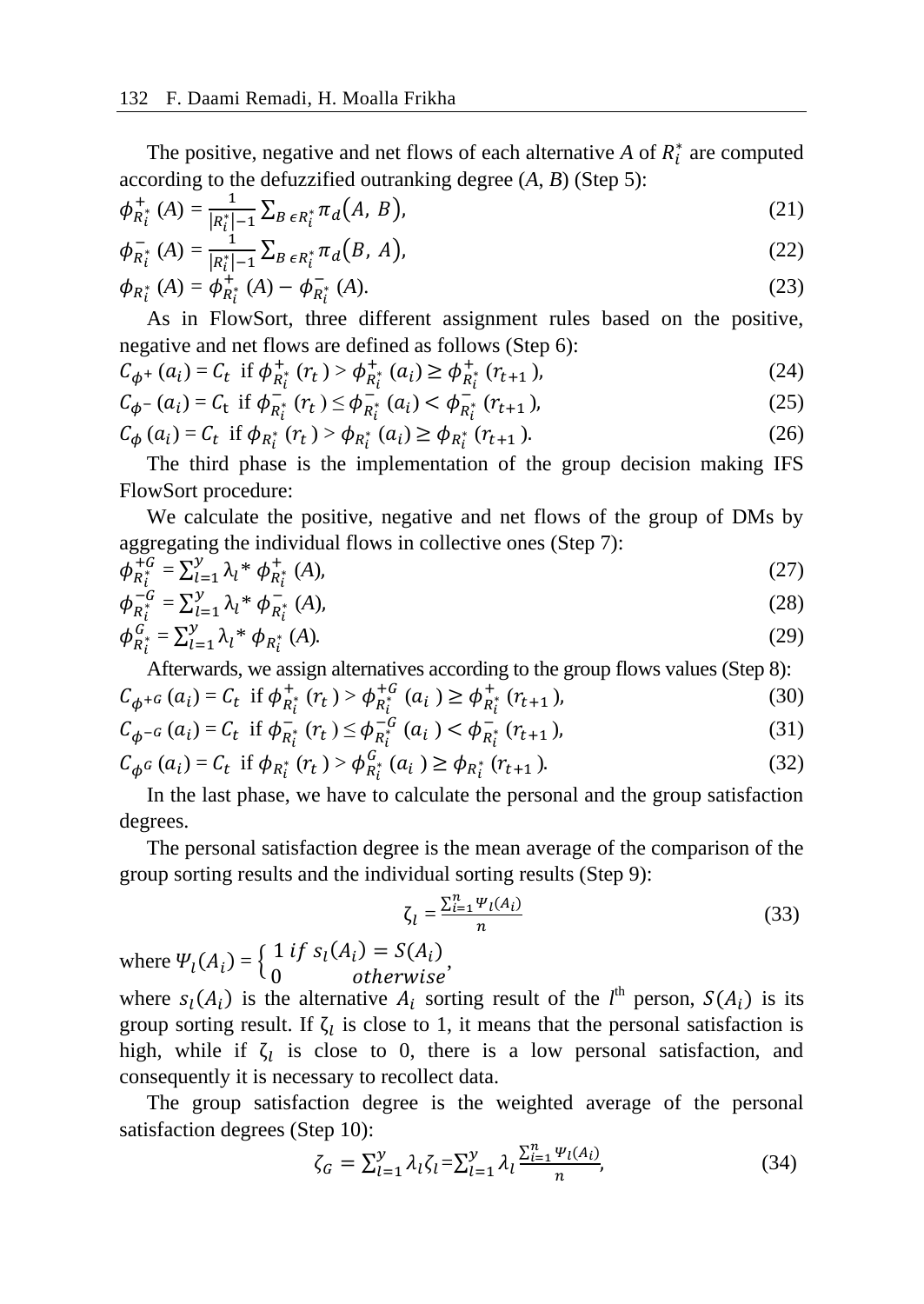DMs are invited to fix  $\Omega \in [0, 1]$  as a threshold of an acceptable group satisfaction level. If  $\zeta_c \geq \Omega$ , it means that there is a group agreement; else, it is also necessary to recollect data.

### **5 A numerical example**

At this step of our research, we tested the applicability of the proposed IFS-FlowSort method for MCGDM through its application to the example of Gautam, Singh and Singh (2016). In fact, we considered an MCDM sorting problem concerning the assignment of alternatives applied to IFS-TOPSIS (Chen, 2015) to illustrate the implementation of our proposed approach.

In this decision problem, a software company desires to hire a system analyst. After a preliminary screening, four candidates  $\{A_1, A_2, A_3, A_4\}$  remain for further assignment to three categories:  $C_1$  is to be selected,  $C_2$  is to be discussed and  $C_3$  is to be rejected. The four potential alternatives can be evaluated by three DMs according to five criteria:  $g_1$  (Emotional steadiness),  $g_2$  (Oral communication skill),  $g_3$ (Personality),  $g_4$  (Past experience),  $g_5$  (Self-confidence). The weights of the five criteria and the performance rating (shown in Table 3) are described using the linguistic term set  $w_j = \{H, VH, H, VH, MH\}$ . As already mentioned, the weights of the DMs are assumed to be a crisp number  $\lambda_1 = \{0.3; 0.5; 0.2\}$ . We suppose that the indifference threshold  $q_i = 0$  and the preference threshold  $p_i = 7$  for  $j = 1, ..., 5$ . The limiting profiles of the criteria are given in Table 4.

| Criteria | Alternatives   |                         | <b>Decision Makers</b> |                        |  |  |
|----------|----------------|-------------------------|------------------------|------------------------|--|--|
|          |                | $DM_1$                  | DM <sub>2</sub>        | DM <sub>3</sub>        |  |  |
|          | $A_{1}$        | MG                      | G                      | МG                     |  |  |
| $g_{1}$  | A <sub>2</sub> | G                       | $\mathbf G$            | MG                     |  |  |
|          | $A_3$          | VG                      | G                      | F                      |  |  |
|          | $A_4$          | $\mathbf F$             | F                      | F                      |  |  |
|          | A <sub>1</sub> | $\overline{\mathrm{G}}$ | $\rm MG$               | ${\rm F}$              |  |  |
| $g_2$    | A <sub>2</sub> | $\overline{\text{VG}}$  | VG                     | $\overline{\text{VG}}$ |  |  |
|          | $A_3$          | MG                      | G                      | VG                     |  |  |
|          | $A_4$          | MP                      | P                      | $\mathbf{P}$           |  |  |
|          | A <sub>1</sub> | $_{\rm F}$              | $\mathbf G$            | MG                     |  |  |
|          | A <sub>2</sub> | VG                      | VG                     | VG                     |  |  |
| $g_3$    | $A_3$          | G                       | MG                     | VG                     |  |  |
|          | $A_4$          | MG                      | MP                     | $\mathbf{P}$           |  |  |
|          | $A_1$          | VG                      | ${\bf G}$              | $\overline{F}$         |  |  |
|          | A <sub>2</sub> | VG                      | VG                     | VG                     |  |  |
| $g_4$    | $A_3$          | G                       | VG                     | MG                     |  |  |
|          | $A_4$          | F                       | F                      | F                      |  |  |
|          | A <sub>1</sub> | $\mathbf F$             | F                      | $\mathbf F$            |  |  |
|          | A <sub>2</sub> | VG                      | MG                     | $\mathbf G$            |  |  |
| $g_5$    | $A_3$          | G                       | G                      | MG                     |  |  |
|          | $A_4$          | F                       | MP                     | $\mathbf{P}$           |  |  |

Table 3: The candidates' ratings according to the three DMs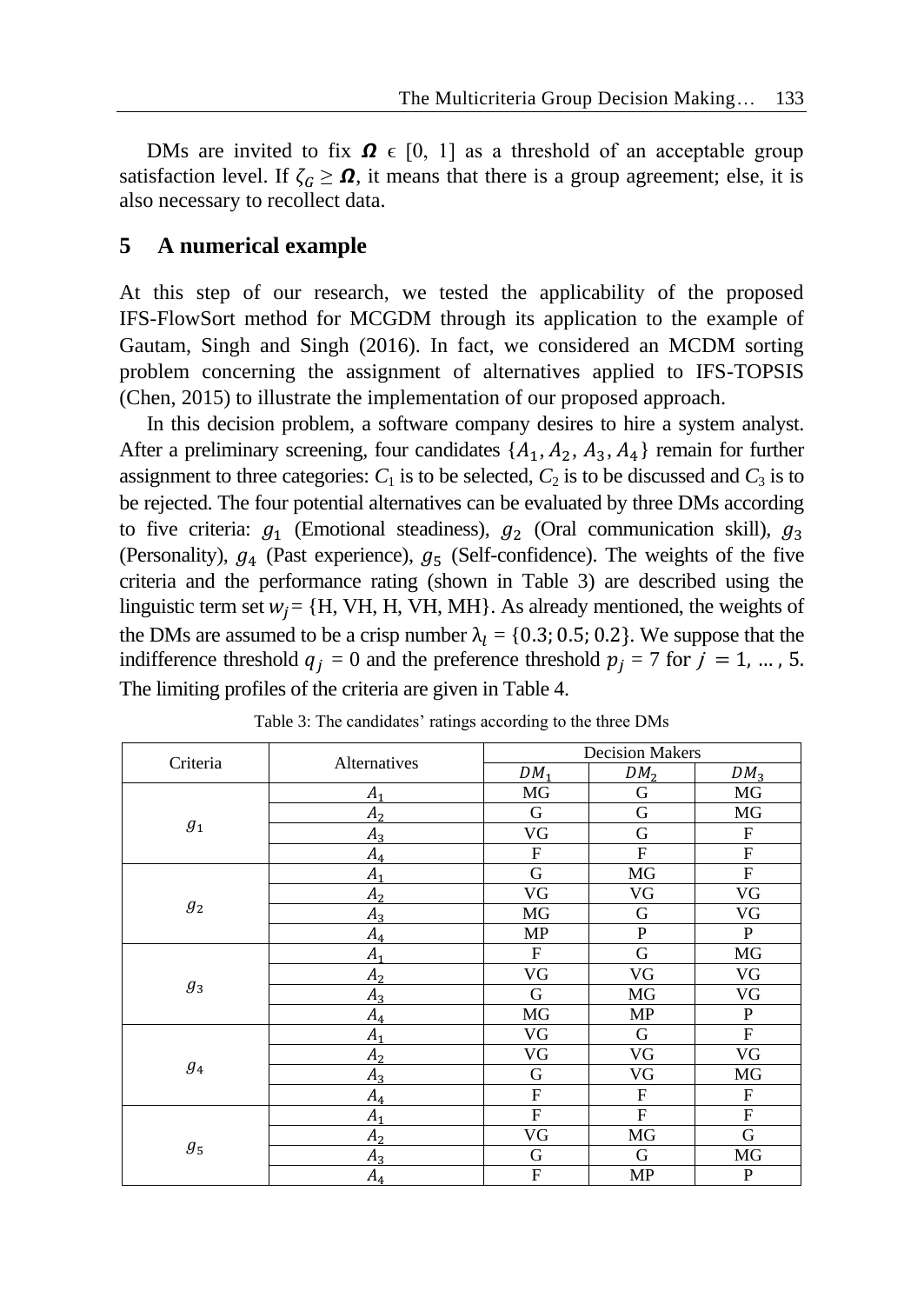|                 | ັ  | ັ              | 94 | ັບ |
|-----------------|----|----------------|----|----|
| IR <sub>1</sub> | 10 | $\overline{ }$ |    | 10 |
| IR <sub>2</sub> |    |                |    |    |
| IR <sub>3</sub> |    |                |    |    |
| IR <sub>4</sub> |    |                |    |    |

Table 4: The limiting profiles

To construct the intuitionistic fuzzy decision matrix, we transformed the linguistic performance rating (shown in Table 3) into triangular intuitionistic fuzzy number by employing equation (19) (Table 5).

The transformed intuitionistic fuzzy set weight of each criterion is the following:  $W_i = \{<0.7, 0.9, 1; 0.6, 0.9, 1>, <0.9, 1, 1; 0.8, 1, 1, <0.7, 0.9, 1; 0.6, 0.9, 1, \}$  $\langle 0.9, 1, 1; 0.8, 1, 1 \rangle, \langle 0.5, 0.7, 0.9; 0.45, 0.7, 0.95 \rangle.$ 

| Criteria      | Alternatives   |                                        | <b>Decision Makers</b>                 |                                        |
|---------------|----------------|----------------------------------------|----------------------------------------|----------------------------------------|
|               |                | DM <sub>1</sub>                        | DM <sub>2</sub>                        | DM <sub>3</sub>                        |
|               | $A_1$          | $<$ 5, 7, 9; 4.5, 7, 9.5 >             | $\langle 7, 9, 10; 6, 9, 10 \rangle$   | $<$ 5, 7, 9; 4.5, 7, 9.5 >             |
| $g_{\tiny 1}$ | A <sub>2</sub> | $\langle 7, 9, 10; 6, 9, 10 \rangle$   | $\langle 7, 9, 10; 6, 9, 10 \rangle$   | $<$ 5, 7, 9; 4.5, 7, 9.5 >             |
|               | $A_3$          | $\langle 9, 10, 10; 8, 10, 10 \rangle$ | $\langle 7, 9, 10; 6, 9, 10 \rangle$   | 3, 5, 7; 2, 5, 8>                      |
|               | $A_4$          | $<$ 3, 5, 7; 2, 5, 8>                  | 3, 5, 7, 2, 5, 8>                      | 3, 5, 7, 2, 5, 8                       |
|               | $A_1$          | $\langle 7, 9, 10; 6, 9, 10 \rangle$   | <5, 7, 9; 4.5, 7, 9.5>                 | 3, 5, 7; 2, 5, 8>                      |
|               | A <sub>2</sub> | $\langle 9, 10, 10; 8, 10, 10 \rangle$ | $\langle 9, 10, 10; 8, 10, 10 \rangle$ | $\langle 9, 10, 10; 8, 10, 10 \rangle$ |
| $g_2$         | $A_3$          | $<$ 5, 7, 9; 4.5, 7, 9.5 >             | $\langle 7, 9, 10; 6, 9, 10 \rangle$   | $\langle 9, 10, 10; 8, 10, 10 \rangle$ |
|               | $A_4$          | <1, 3, 5; 0.5, 3, 5.5>                 | <0, 1, 3; 0, 1, 4>                     | <0, 1, 3; 0, 1, 4>                     |
|               | A <sub>1</sub> | 3, 5, 7, 2, 5, 8                       | $\langle 7, 9, 10; 6, 9, 10 \rangle$   | $<$ 5, 7, 9; 4.5, 7, 9.5 >             |
|               | A <sub>2</sub> | $\langle 9, 10, 10; 8, 10, 10 \rangle$ | $\langle 9, 10, 10, 8, 10, 10 \rangle$ | $\langle 9, 10, 10; 8, 10, 10 \rangle$ |
| $g_3$         | $A_3$          | $\langle 7, 9, 10; 6, 9, 10 \rangle$   | 5, 7, 9, 4.5, 7, 9.5                   | $\langle 9, 10, 10; 8, 10, 10 \rangle$ |
|               | $A_4$          | $<$ 5, 7, 9; 4.5, 7, 9.5 >             | <1, 3, 5; 0.5, 3, 5.5>                 | <0, 1, 3; 0, 1, 4>                     |
|               | $A_1$          | $\langle 9, 10, 10; 8, 10, 10 \rangle$ | $\langle 7, 9, 10; 6, 9, 10 \rangle$   | 3, 5, 7; 2, 5, 8>                      |
|               | A <sub>2</sub> | $\langle 9, 10, 10; 8, 10, 10 \rangle$ | $\langle 9, 10, 10; 8, 10, 10 \rangle$ | $\langle 9, 10, 10; 8, 10, 10 \rangle$ |
| $g_{4}$       | $A_3$          | $\langle 7, 9, 10; 6, 9, 10 \rangle$   | $\langle 9, 10, 10; 8, 10, 10 \rangle$ | $<$ 5, 7, 9; 4.5, 7, 9.5 >             |
|               | $A_4$          | 3, 5, 7, 2, 5, 8                       | 3, 5, 7, 2, 5, 8>                      | 3, 5, 7, 2, 5, 8                       |
|               | $A_1$          | 3, 5, 7; 2, 5, 8>                      | 3, 5, 7; 2, 5, 8>                      | 3, 5, 7; 2, 5, 8>                      |
|               | A <sub>2</sub> | $\langle 9, 10, 10, 8, 10, 10 \rangle$ | $<$ 5, 7, 9; 4.5, 7, 9.5 >             | $<$ 7, 9, 10; 6, 9, 10>                |
| $g_5$         | $A_3$          | $\langle 7, 9, 10; 6, 9, 10 \rangle$   | $\langle 7, 9, 10; 6, 9, 10 \rangle$   | $<$ 5, 7, 9; 4.5, 7, 9.5 >             |
|               | $A_4$          | 3, 5, 7, 2, 5, 8                       | <1, 3, 5; 0.5, 3, 5.5>                 | <0, 1, 3; 0, 1, 4>                     |

Table 5: The IFS Decision matrix

We applied individual procedures to each DM evaluation. First, we computed the deviation of each pair of alternatives according to each criterion using the arithmetic IFS operations to obtain the intuitionistic fuzzy preference degrees as mentioned in Step 3. Then, we defuzzified the IF-preference degrees to crisp numbers using equation (22). Finally, we calculated the positive, negative and net flows values of each DM (see Tables 6-9).

The individual results show that, according to DM1 and DM2, the candidates  $A_1$ ,  $A_2$  and  $A_3$  are assigned to  $C_1$  (to be selected), but candidate  $A_4$  is assigned to  $C_3$ (to be rejected). As for DM3,  $A_1$  is assigned to  $C_2$  (to be discussed).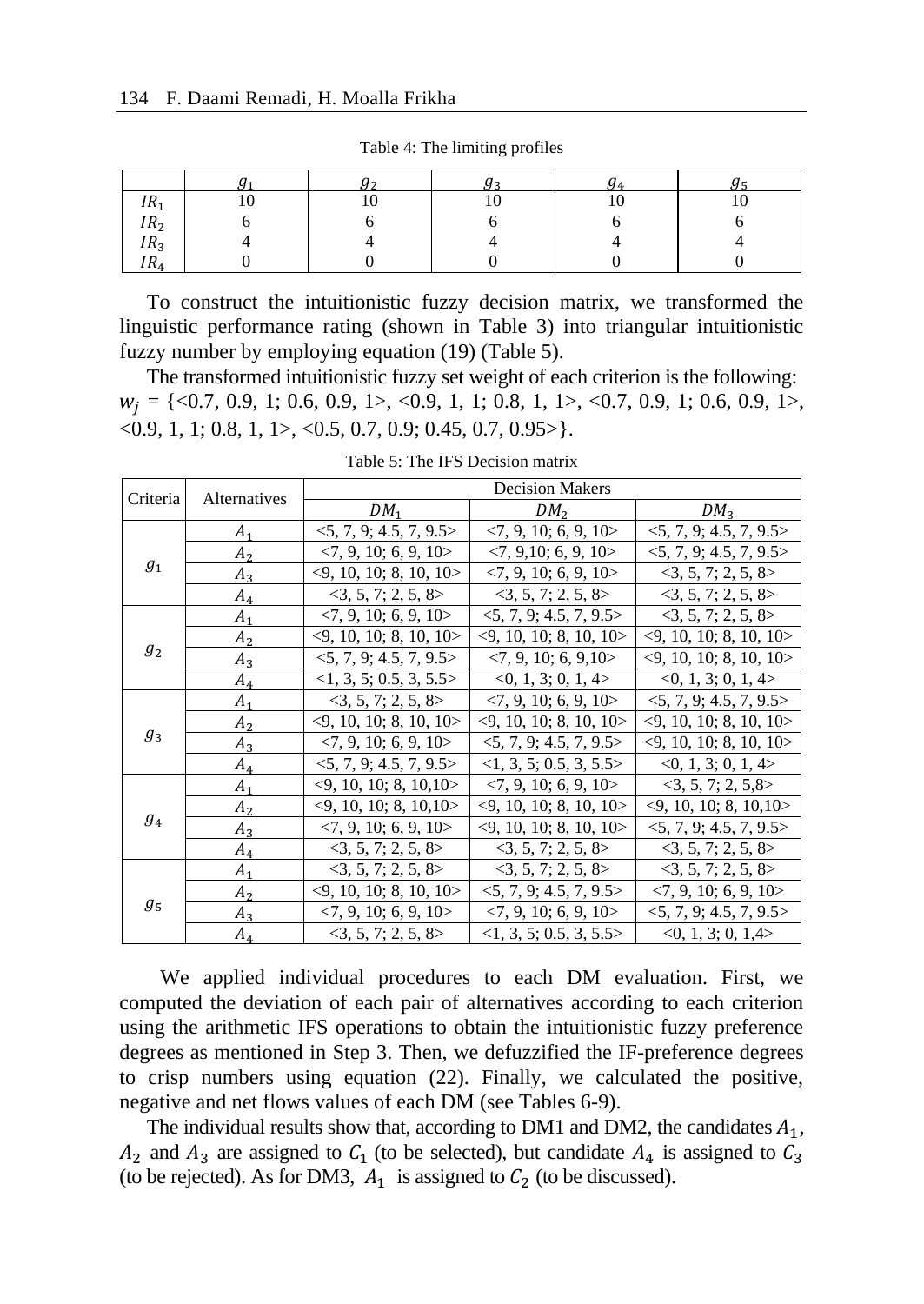|       | $\phi_{DM1}$                      | IR <sub>1</sub> | IR <sub>2</sub> | IR <sub>3</sub> | IR <sub>4</sub> | $A_i$   |
|-------|-----------------------------------|-----------------|-----------------|-----------------|-----------------|---------|
|       | $\phi_{R_1}^+$                    | 2.51            | 1.51            | 1.08            | 0.88            | 1.52    |
| $R_1$ | $\phi_{R_1}^-$                    | 0.41            | 0.73            | 1.333           | 2.62            | 0.6     |
|       | $\phi_{R_1}$                      | 2.09            | 0.78            | $-0.24$         | $-1.73$         | 0.89    |
|       | $\phi_{\scriptscriptstyle R_2}^+$ | 2.50            | 1.72            | 1.39            | 0.97            | 2.09    |
| $R_2$ | $\phi_{R_2}^-$                    | 0.089           | 0.59            | 1.29            | 2.61            | 0.093   |
|       | $\phi_{R_2}$                      | 2.41            | 1.13            | 0.10            | $-1.64$         | 1.99    |
|       | $\phi_{R_3}^+$                    | 2.50            | 1.58            | 1.23            | 0.96            | 1.77    |
| $R_3$ | $\phi_{R_3}^-$                    | 0.26            | 0.623           | 1.3             | 2.615           | 0.29    |
|       | $\phi_{R_3}$                      | 2.25            | 0.96            | $-0.06$         | $-1.66$         | 1.48    |
| $R_4$ | $\phi_{R_4}^+$                    | 2.50            | 1.35            | 0.8             | 0.72            | 0.87    |
|       | $\phi_{R_4}^-$                    | 0.74            | 0.95            | 1.43            | 2.615           | 1.24    |
|       | $\phi_{R_{4}}$                    | 1.76            | 0.397           | $-0.63$         | $-1.896$        | $-0.37$ |

Table 6: The positive, negative and net flows of DM1

Table 7: The positive, negative and net flows of DM2

|       | $\phi_{DM2}$       | IR <sub>1</sub> | IR <sub>2</sub> | IR <sub>2</sub> | IR <sub>4</sub> | $A_i$   |
|-------|--------------------|-----------------|-----------------|-----------------|-----------------|---------|
| $R_1$ | $\phi_{R_1}^+$     | 2.50            | 1.52            | 1.13            | 0.88            | 1.53    |
|       | $\phi_{R_1}^-$     | 0.37            | 0.68            | 1.31            | 2.615           | 0.47    |
|       | $\phi_{R_{1}}$     | 2.13            | 0.84            | $-0.18$         | $-1.73$         | 1.05    |
|       | $\phi_{R_2}^{\mp}$ | 2.50            | 1.66            | 1.33            | 0.96            | 1.96    |
| $R_2$ | $\phi_{R_2}^-$     | 0.154           | 0.60            | 1.29            | 2.615           | 0.17    |
|       | $\phi_{R_2}$       | 2.35            | 1,06            | 0.035           | $-1.65$         | 1.79    |
| $R_3$ | $\phi_{R_3}^+$     | 2.50            | 1.60            | 1.25            | 0.97            | 1.82    |
|       | $\phi_{R_3}^-$     | 0.23            | 0.62            | 1.29            | 2.615           | 0.267   |
|       | $\phi_{R_3}$       | 2.27            | 0.98            | $-0.04$         | $-1.645$        | 1.56    |
| $R_4$ | $\phi_{R_4}^+$     | 2.50            | 1.33            | 0.72            | 0.62            | 0.67    |
|       | $\phi_{R_4}^-$     | 0.86            | 1.16            | 1.59            | 2.61            | 1.73    |
|       | $\phi_{R_{4}}$     | 1.64            | 0.17            | $-0.87$         | $-1.99$         | $-1.06$ |

Table 8: The positive, negative and net flows of DM3

|       | $\phi_{DM3}$                      | IR <sub>1</sub> | IR <sub>2</sub> | IR <sub>2</sub> | IR <sub>4</sub> | $A_i$   |
|-------|-----------------------------------|-----------------|-----------------|-----------------|-----------------|---------|
|       | $\phi_{\scriptscriptstyle R_1}^+$ | 2.50            | 1.36            | 0.84            | 0.79            | 0.99    |
| $R_1$ | $\phi_{R_1}^-$                    | 0.67            | 0.87            | 1.37            | 2.615           | 1.02    |
|       | $\phi_{R_1}$                      | 1.83            | 0.49            | $-0.53$         | $-1.82$         | $-0.03$ |
|       | $\phi_{R_2}^+$                    | 2.50            | 1.66            | 1.32            | 0.96            | 1.95    |
| $R_2$ | $\phi_{R_2}^-$                    | 0.16            | 0.61            | 1.29            | 2.615           | 0.18    |
|       | $\phi_{R_2}$                      | 2.34            | 1.05            | 0.03            | $-1.65$         | 1.77    |
| $R_3$ | $\phi_{R_3}^+$                    | 2.50            | 1.54            | 1.15            | 0.91            | 1.60    |
|       | $\phi_{R_3}^-$                    | 0.35            | 0.68            | 1.315           | 2.615           | 0.46    |
|       | $\phi_{R_3}$                      | 2.15            | 0.86            | $-0.17$         | $-1.70$         | 1.14    |
| $R_4$ | $\phi_{R_{4}}^{+}$                | 2.50            | 1.33            | 0.74            | 0.54            | 0.61    |
|       | $\phi_{R_4}^-$                    | 0.83            | 1.14            | 1.58            | 2.615           | 1.67    |
|       | $\varphi_{R_{4}}$                 | 1.67            | 0.19            | $-0.85$         | $-2.07$         | $-1.06$ |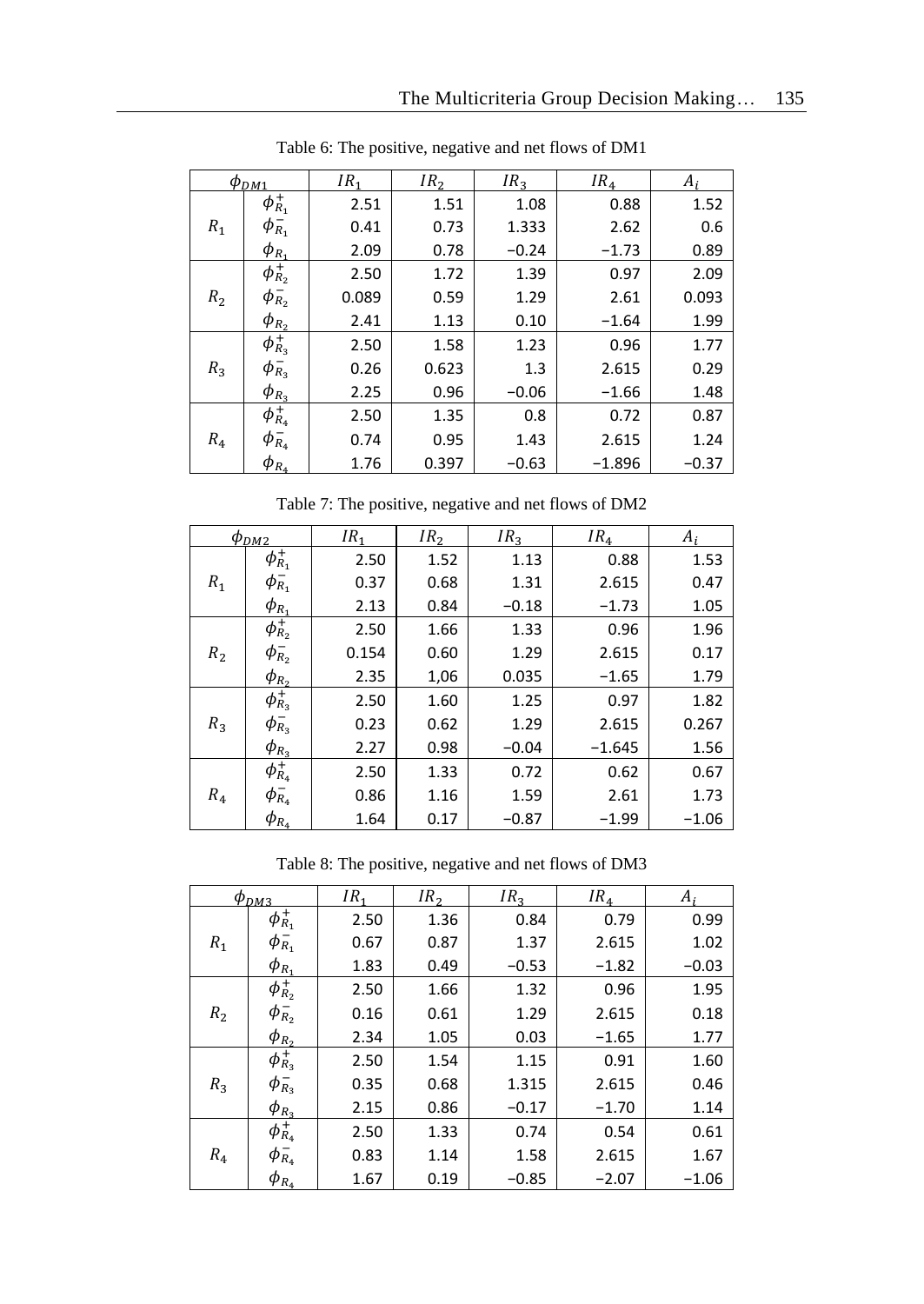We aggregate the individual results into a collective one. The group positive, negative and net flows are presented in Table 9. The group results show that candidates  $A_1$ ,  $A_2$  and  $A_3$  are assigned to  $C_1$  (to be selected) and candidate  $A_4$  is assigned to  $C_3$  (to be rejected).

|       | $\phi_G$                      | IR <sub>1</sub> | IR <sub>2</sub> | IR <sub>2</sub> | IR <sub>4</sub> | A,      |
|-------|-------------------------------|-----------------|-----------------|-----------------|-----------------|---------|
| $R_1$ | $\phi_{R_1}^+$                | 2.50            | 1.48            | 1.06            | 0.86            | 1.41    |
|       | $\phi_{R_1}^-$                | 0.44            | 0.73            | 1.33            | 2.615           | 0.61    |
|       | $\phi_{R_1}$                  | 2.06            | 0.75            | $-0.27$         | $-1.75$         | 0.8     |
|       | $\phi_{R_2}^+$                | 2.50            | 1.68            | 1.34            | 0.96            | 2.00    |
| $R_2$ | $\phi_{R_2}^-$                | 0.13            | 0.60            | 1.29            | 2.615           | 0.15    |
|       | $\phi_{R_2}$                  | 2.36            | 1.08            | 0.05            | $-1.65$         | 1.85    |
| $R_3$ | $\phi_{R_3}^+$                | 2.50            | 1.58            | 1.22            | 0.95            | 1.77    |
|       | $\phi_{R_3}^-$                | 0.26            | 0.63            | 1.29            | 2.615           | 0.32    |
|       | $\phi_{R_3}$                  | 2.24            | 0.95            | $-0.08$         | $-1.66$         | 1.45    |
| $R_4$ | $\overline{\phi_{R_{4}}^{+}}$ | 2.50            | 1.34            | 0.75            | 0.63            | 0.72    |
|       | $\phi_{R_{4}}^{-}$            | 0.82            | 1.09            | 1.54            | 2.615           | 1.57    |
|       | $\varphi_{R_{4}}$             | 1.68            | 0.24            | $-0.79$         | $-1.98$         | $-0.85$ |

Table 9: The group of positive, negative and net flows

By calculating the personal satisfaction degrees  $(\zeta_1(A_i) = 1, \zeta_2(A_i) = 1$  and  $\zeta_3(A_i) = 0.75$ , we can conclude that there is a full satisfaction for the DM1 and DM2 and a high satisfaction for DM3. After fixing the threshold of an acceptable group satisfaction level to  $\Omega = 0.9$ , the group satisfaction degree  $(\zeta_G = 0.95)$  shows an agreement among the group of DMs.

In order to compare results, the same input data were used and applied to the FlowSort, the F-FlowSort, the PROMETHEE (Brans, Mareschal and Vincke, 1984), the TOPSIS (Chen and Hwang, 1992) and the IFS-TOPSIS (Chen, 2015) methods. As can be seen in Table 10, assignments are closely similar except for the fourth alternative, when considering the assignment based on the positive and negative flows for F-FlowSort. So, the alternative 4 can be unambiguously assigned to category 3. IFS-FlowSort can successfully correct this ambiguous assignment by using the perfect information given by the IFS values. In addition, we have found identical results when applying FlowSort. Also, some relationship can be noticed when comparing the results given by the ranking methods. In fact, the results given by PROMETHEE (Brans, Mareschal and Vincke, 1984), TOPSIS (Chen and Hwang, 1992) and IFS-TOPSIS (Chen, 2015), and by IFS-FlowSort for MCGDM are almost the same. As it can be seen in Figure 2, if we can group alternatives into three ordered categories from the best to the worst; the  $1<sup>st</sup>$ ,  $2<sup>nd</sup>$  and  $3<sup>rd</sup>$  alternatives are always the most preferred, so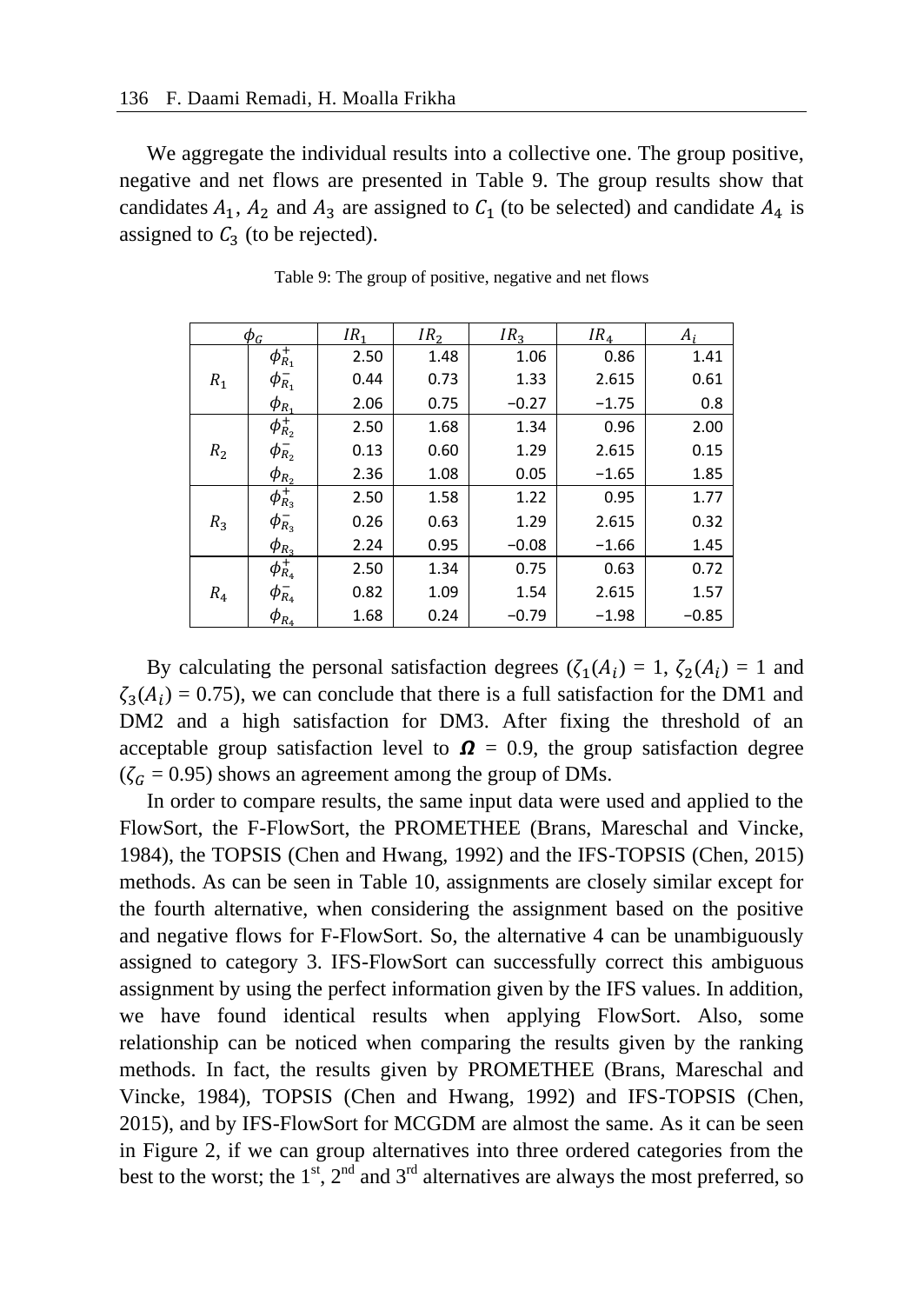it can be logically assigned to the first category, there is no alternative that can be middle preferred and the  $4<sup>th</sup>$  alternative is always the worst one. However, this observation cannot be generalized, since many studies are wanted in this area.

| Scenarios      | FlowSort     |   | F-FlowSort |                    |                  | IFS-FlowSort-GDM |                  |              |                     |
|----------------|--------------|---|------------|--------------------|------------------|------------------|------------------|--------------|---------------------|
|                | $K_{\phi^+}$ | ռ | $K_{\Phi}$ | $\Lambda_{\phi^+}$ | $\Lambda_{ab}$ - | $K_{\phi}$       | $\Lambda_{ab}$ + | $\mathbf{u}$ | $\mathbf{u}_{\Phi}$ |
| л1             | 114          |   |            |                    |                  | 41.              |                  |              |                     |
| Лo             | 114          |   |            |                    | 111              | 17               |                  |              |                     |
| H <sub>2</sub> | 114          |   |            |                    | 111              | $\mathbf{u}$     |                  |              |                     |
| $n_4$          | Λo           |   |            | 775                | $\mathbf{v}$     | $K_{2}$          |                  |              | .,                  |

Table 10: Comparison with other sorting methods



Figure 2: Comparison with ranking methods

# **6 Conclusion**

The ordinal classification MCDM problem is one of the most important issues in management science and operational research. It is the process of structuring and sorting decision problems into ordered predefined categories when multiple conflicting criteria are deployed. The FlowSort method succeeded in solving this issue in a great deal of research. It classified items into ordered categories using the limiting and the centroid profiles based on exact values. However, the process of decision making is often prone to uncertainty and imprecision as it implies human judgement and cognitive thinking. So, the use of crisp values becomes inefficient to solve MCDM problems. The concept of intuitionistic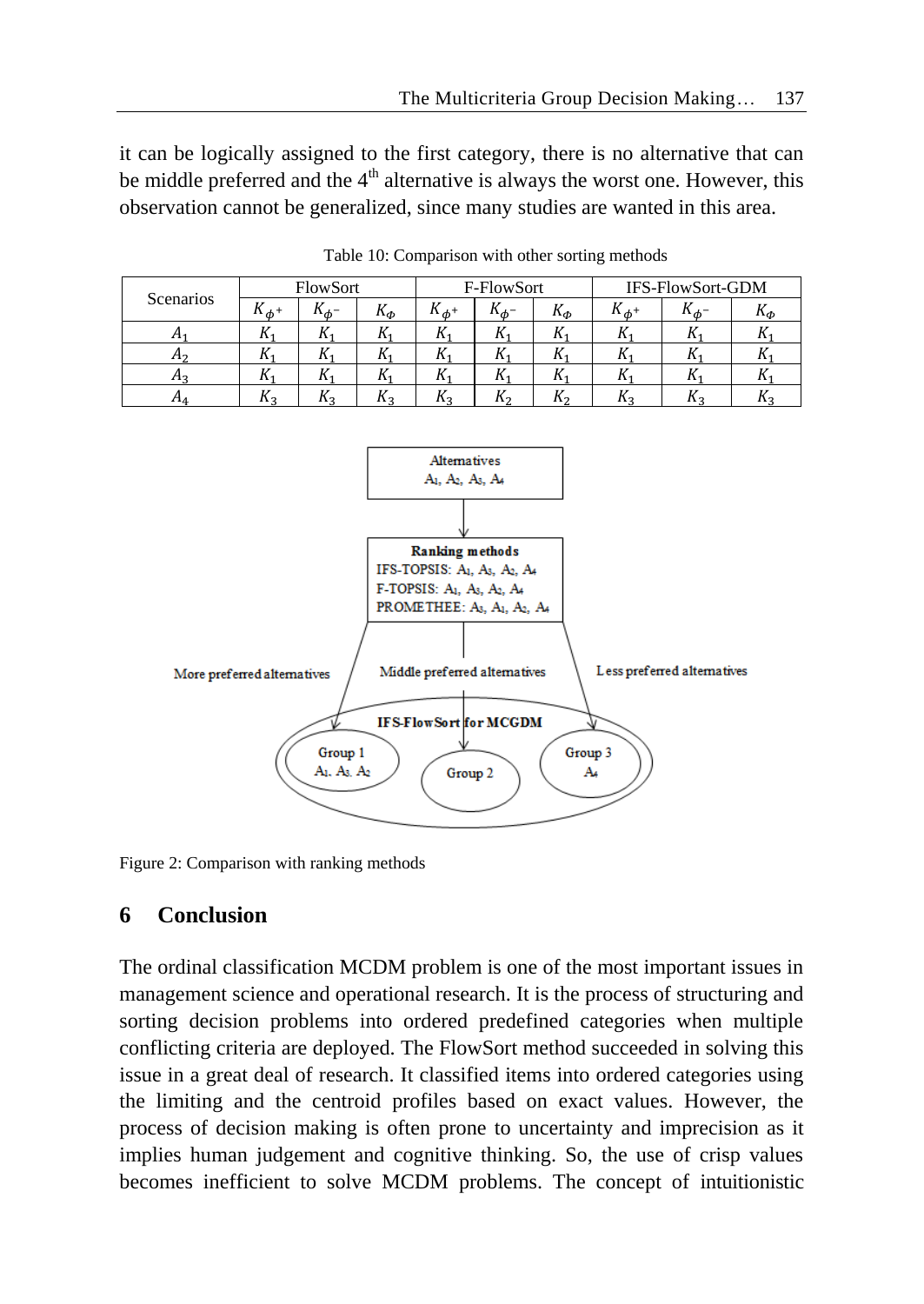fuzzy sets (IFS) achieves a great success to deal with the fuzziness of MCDM problems. For that reason, we introduced it and modeled IFS FlowSort. However, it is sometimes difficult for DMs to describe their opinions as intuitionistic fuzzy information. Thus, in this paper we presented preference ratings as linguistic terms and suggested transforming them into triangular intuitionistic fuzzy numbers. In addition, this study focused on a group decision making problem where a group of individuals collectively shares the responsibility for sorting a set of alternatives. In fact, we integrated the MCGDM problem by proposing the FlowSort method. To illustrate this extension, a practical example was presented and validated through a comparison with other MCDM methods As a result, we can conclude that our extension seems coherent in a sorting context and in the uncertainty logic. The proposed FlowSort method is simple to process and easy to use, especially for decision-makers who are familiar with PROMETHEE. As a future research perspective, we can modify the suggested method to solve MCGDM problems based on the input aggregation procedure.

### **References**

- Araz C., Ozkarahan I. (2007), *Supplier Evaluation and Management System for Strategic Sourcing Based on a New Multicriteria Sorting Procedure*, International Journal of Production Economics, 106, 585-606.
- Assche D.V., De Smet Y. (2016), *FlowSort Parameters Elicitation Based on Categorization Examples*, Int. J. Multicriteria Decision Making, 6, 191-210.
- Atanassov K.T. (1986), *Intuitionistic Fuzzy Sets*, Fuzzy Sets and Systems, 20, 87-96.
- Banerjee S. (2012), *Arithmetic Operations on Generalized Trapezoidal Fuzzy Number and Its Applications*, Turkish Journal of Fuzzy Systems, 3, 16-44.
- Brans J.P., Mareschal P., Vincke P. (1984), *PROMETHEE: A New Family of Outranking Methods in Multicriteria Analysis*, Operational Research, 3, 477-490.
- Brans J.-P., Mareschal B. (2005), *Promethee Methods* [in:] J. Figueira, S. Greco, M. Ehrogott (eds.), *Multiple Criteria Decision Analysis: State of the Art Surveys*, Springer, 163-186.
- Campos A.C., Mareschal B., Almeida A. (2015), *Fuzzy FlowSort: An Integration of the FlowSort Method and Fuzzy Set Theory for Decision Making on the Basis of Inaccurate Quantitative Data*, Information Sciences, 293, 115-123.
- Chen S.J., Hwang C.L. (1992), *Fuzzy Multiple Attribute Decision Making: Methods and Applications*, Springer-Verlag, Berlin.
- Chen T.Y. (2015), *The Inclusion-based TOPSIS Method with Interval-valued Intuitionistic Fuzzy Sets for Multiple Criteria Group Decision Making*, Applied Soft Computing, 26, 57-73.
- Fernandez E., Navarro J. (2011), *A New Approach to Multi-criteria Sorting Based on Fuzzy Outranking Relations: The THESEUS Method*, European Journal of Operational Research, 213, 405-413.
- Figueira J., de Smet Y., Brans J.P. (2004), *MCDA Methods for Sorting and Clustering Problems: Promethee TRI and Promethee CLUSTER*, Université Libre de Bruxelles, Service de Mathématiques de la Gestion Working Paper.
- Gani A., Abbas S. (2014), *A New Average Method for Solving Intuitionistic Fuzzy Transportation Problem*, International Journal of Pure and Applied Mathematics, 93, 491-499.